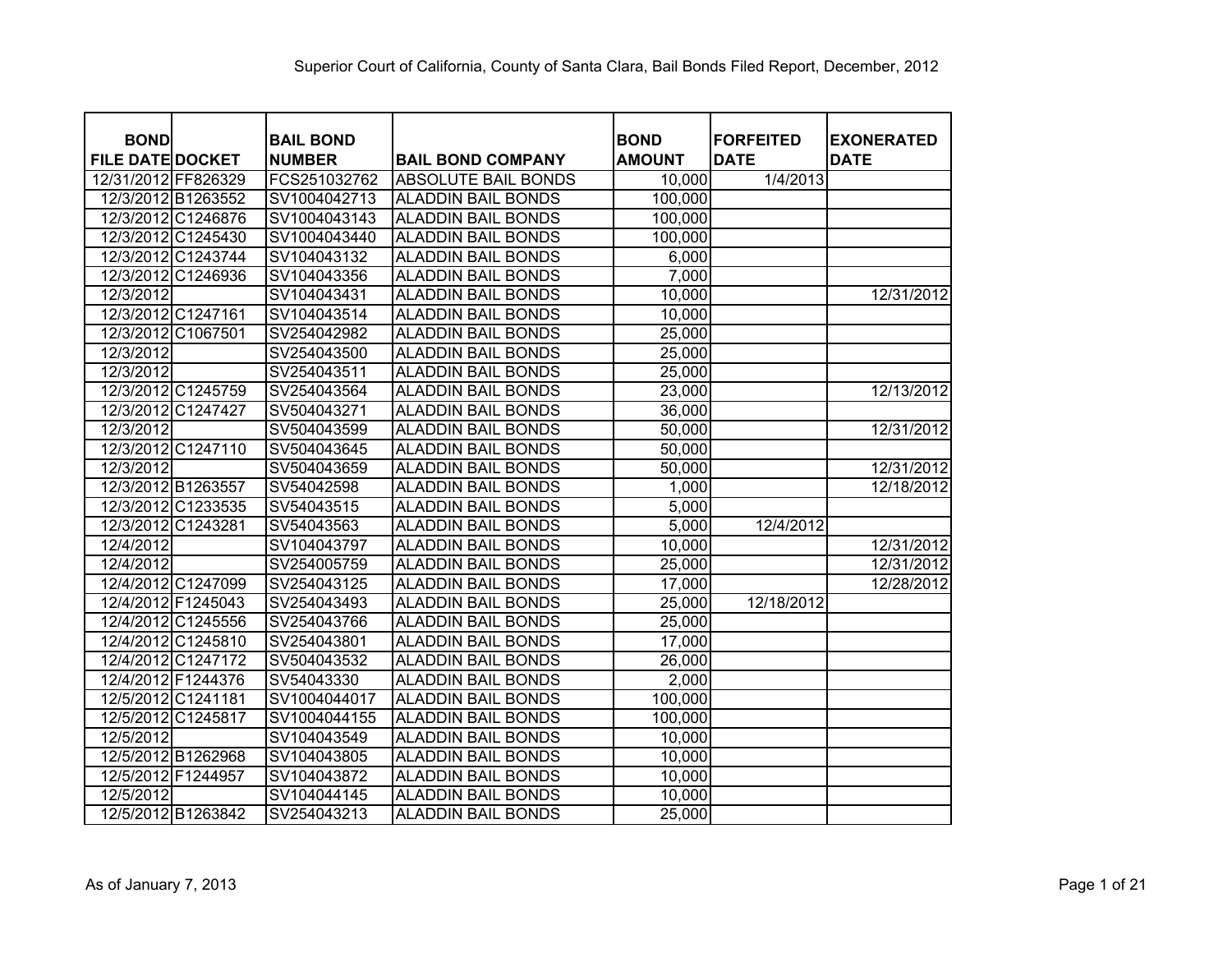| <b>BOND</b>             |                    | <b>BAIL BOND</b> |                           | <b>BOND</b>   | <b>FORFEITED</b> | <b>EXONERATED</b> |
|-------------------------|--------------------|------------------|---------------------------|---------------|------------------|-------------------|
| <b>FILE DATE DOCKET</b> |                    | <b>NUMBER</b>    | <b>BAIL BOND COMPANY</b>  | <b>AMOUNT</b> | <b>DATE</b>      | <b>DATE</b>       |
| 12/5/2012 B1263581      |                    | SV254043684      | <b>ALADDIN BAIL BONDS</b> | 25,000        |                  |                   |
| 12/5/2012 F1139717      |                    | SV254043871      | <b>ALADDIN BAIL BONDS</b> | 20,000        |                  |                   |
|                         | 12/5/2012 C1245419 | SV254044037      | <b>ALADDIN BAIL BONDS</b> | 20,000        |                  | 12/24/2012        |
|                         | 12/5/2012 B1263674 | SV504043442      | <b>ALADDIN BAIL BONDS</b> | 42,000        |                  |                   |
| 12/5/2012               |                    | SV504043745      | <b>ALADDIN BAIL BONDS</b> | 35,000        |                  |                   |
| 12/5/2012               |                    | SV504043759      | <b>ALADDIN BAIL BONDS</b> | 25,000        |                  | 12/17/2012        |
|                         | 12/5/2012 C1247389 | SV504044137      | <b>ALADDIN BAIL BONDS</b> | 36,000        |                  |                   |
|                         | 12/6/2012 C1223549 | DN252797219      | <b>ALADDIN BAIL BONDS</b> | 20,000        |                  |                   |
| 12/6/2012 C1240557      |                    | DN502797220      | <b>ALADDIN BAIL BONDS</b> | 35,000        |                  |                   |
| 12/6/2012               |                    | SV104043918      | <b>ALADDIN BAIL BONDS</b> | 10,000        |                  |                   |
| 12/6/2012 B1263636      |                    | SV254043989      | <b>ALADDIN BAIL BONDS</b> | 10,000        |                  |                   |
| 12/6/2012 B1263491      |                    | SV254044064      | <b>ALADDIN BAIL BONDS</b> | 25,000        | 12/17/2012       |                   |
| 12/6/2012               |                    | SV254044168      | <b>ALADDIN BAIL BONDS</b> | 25,000        |                  |                   |
|                         | 12/6/2012 C1245759 | SV254044336      | <b>ALADDIN BAIL BONDS</b> | 25,000        |                  |                   |
|                         | 12/6/2012 B1263745 | SV254044395      | <b>ALADDIN BAIL BONDS</b> | 21,000        | 12/19/2012       |                   |
|                         | 12/6/2012 C1245939 | SV254044419      | <b>ALADDIN BAIL BONDS</b> | 25,000        | 12/10/2012       |                   |
| 12/6/2012 B1263673      |                    | SV504043999      | <b>ALADDIN BAIL BONDS</b> | 35,000        |                  |                   |
|                         | 12/7/2012 C1243465 | SV104042644      | <b>ALADDIN BAIL BONDS</b> | 6,000         |                  |                   |
| 12/7/2012 F1244132      |                    | SV104044693      | <b>ALADDIN BAIL BONDS</b> | 7,500         |                  |                   |
|                         | 12/7/2012 C1238208 | SV104044708      | <b>ALADDIN BAIL BONDS</b> | 10,000        |                  |                   |
| 12/7/2012               | C1225923           | SV104044709      | <b>ALADDIN BAIL BONDS</b> | 10,000        |                  |                   |
| 12/7/2012               |                    | SV1504044432     | <b>ALADDIN BAIL BONDS</b> | 101,000       |                  | 1/2/2013          |
| 12/7/2012               |                    | SV254044529      | <b>ALADDIN BAIL BONDS</b> | 25,000        |                  | 1/2/2013          |
|                         | 12/7/2012 C1247563 | SV254044530      | <b>ALADDIN BAIL BONDS</b> | 25,000        |                  |                   |
| 12/7/2012 F1244954      |                    | SV254044622      | <b>ALADDIN BAIL BONDS</b> | 20,000        |                  |                   |
| 12/7/2012 F1243827      |                    | SV504044579      | <b>ALADDIN BAIL BONDS</b> | 50,000        |                  |                   |
|                         | 12/7/2012 C1077476 | SV54044573       | <b>ALADDIN BAIL BONDS</b> | 5,000         |                  |                   |
| 12/10/2012 C1243871     |                    | SV104044129      | <b>ALADDIN BAIL BONDS</b> | 7,500         |                  |                   |
| 12/10/2012 C1067460     |                    | SV104044130      | <b>ALADDIN BAIL BONDS</b> | 8,000         |                  |                   |
| 12/10/2012              |                    | SV104044710      | <b>ALADDIN BAIL BONDS</b> | 6,000         |                  |                   |
| 12/10/2012              |                    | SV104044815      | <b>ALADDIN BAIL BONDS</b> | 10,000        |                  | 1/3/2013          |
| 12/10/2012              |                    | SV104045195      | <b>ALADDIN BAIL BONDS</b> | 10,000        |                  |                   |
| 12/10/2012 CC821690     |                    | SV254044131      | <b>ALADDIN BAIL BONDS</b> | 12,000        |                  |                   |
| 12/10/2012              |                    | SV254044711      | <b>ALADDIN BAIL BONDS</b> | 25,000        |                  |                   |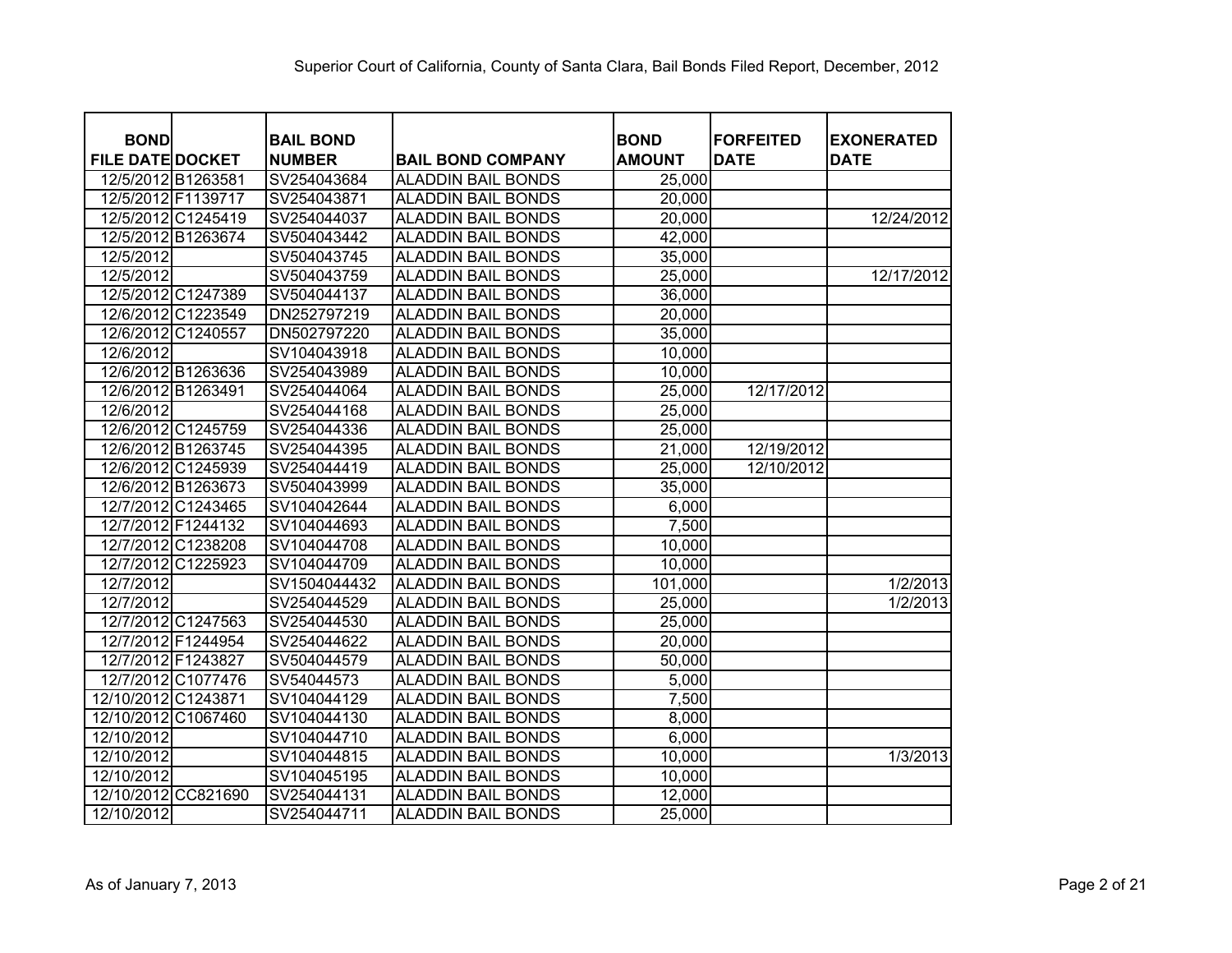| <b>BOND</b>                       | <b>BAIL BOND</b> |                           | <b>BOND</b>   | <b>FORFEITED</b> | <b>EXONERATED</b> |
|-----------------------------------|------------------|---------------------------|---------------|------------------|-------------------|
| <b>FILE DATE DOCKET</b>           | <b>NUMBER</b>    | <b>BAIL BOND COMPANY</b>  | <b>AMOUNT</b> | <b>DATE</b>      | <b>DATE</b>       |
| 12/10/2012<br>12/10/2012 C1246316 | SV254044716      | <b>ALADDIN BAIL BONDS</b> | 20,000        |                  |                   |
|                                   | SV254044810      | <b>ALADDIN BAIL BONDS</b> | 11,000        |                  |                   |
| 12/10/2012 C1246530               | SV254044928      | <b>ALADDIN BAIL BONDS</b> | 25,000        |                  |                   |
| 12/10/2012 C1246112               | SV254045049      | <b>ALADDIN BAIL BONDS</b> | 25,000        | 1/3/2013         |                   |
| 12/10/2012 C1247354               | SV254045103      | <b>ALADDIN BAIL BONDS</b> | 11,000        |                  |                   |
| 12/10/2012                        | SV254045309      | <b>ALADDIN BAIL BONDS</b> | 11,000        |                  |                   |
| 12/10/2012                        | SV254045506      | <b>ALADDIN BAIL BONDS</b> | 15,000        |                  |                   |
| 12/10/2012 C1247565               | SV254045515      | <b>ALADDIN BAIL BONDS</b> | 17,000        |                  |                   |
| 12/10/2012                        | SV254045518      | <b>ALADDIN BAIL BONDS</b> | 5,000         |                  |                   |
| 12/10/2012 C1246689               | SV254045521      | <b>ALADDIN BAIL BONDS</b> | 25,000        |                  |                   |
| 12/10/2012                        | SV504045042      | <b>ALADDIN BAIL BONDS</b> | 35,000        |                  |                   |
| 12/10/2012 C1246503               | SV504045090      | <b>ALADDIN BAIL BONDS</b> | 35,000        |                  |                   |
| 12/10/2012 C1246890               | SV504045153      | <b>ALADDIN BAIL BONDS</b> | 50,000        |                  |                   |
| 12/10/2012 C1247432               | SV504045330      | <b>ALADDIN BAIL BONDS</b> | 26,000        |                  |                   |
| 12/10/2012 C1247348               | SV504045462      | <b>ALADDIN BAIL BONDS</b> | 50,000        |                  |                   |
| 12/10/2012                        | SV54045057       | <b>ALADDIN BAIL BONDS</b> | 5,000         |                  |                   |
| 12/10/2012 C1096258               | SV54045176       | <b>ALADDIN BAIL BONDS</b> | 5,000         |                  |                   |
| 12/10/2012 C1233628               | SV54045331       | <b>ALADDIN BAIL BONDS</b> | 1,500         |                  |                   |
| 12/11/2012 F1140465               | SV1004045456     | <b>ALADDIN BAIL BONDS</b> | 100,000       |                  |                   |
| 12/11/2012 F1242877               | SV104045185      | <b>ALADDIN BAIL BONDS</b> | 10,000        |                  |                   |
| 12/11/2012                        | SV104045593      | <b>ALADDIN BAIL BONDS</b> | 10,000        |                  |                   |
| 12/11/2012 C1247368               | SV104045619      | <b>ALADDIN BAIL BONDS</b> | 10,000        |                  |                   |
| 12/11/2012                        | SV104045731      | <b>ALADDIN BAIL BONDS</b> | 5,000         |                  |                   |
| 12/11/2012 C1246690               | SV104045759      | <b>ALADDIN BAIL BONDS</b> | 10,000        |                  |                   |
| 12/11/2012 C1242728               | SV254043991      | <b>ALADDIN BAIL BONDS</b> | 15,000        |                  |                   |
| 12/11/2012 C1241701               | SV254044397      | <b>ALADDIN BAIL BONDS</b> | 25,000        |                  |                   |
| 12/11/2012 F1244569               | SV254044940      | <b>ALADDIN BAIL BONDS</b> | 20,000        |                  |                   |
| 12/11/2012 F1245082               | SV254045163      | <b>ALADDIN BAIL BONDS</b> | 15,000        |                  |                   |
| 12/11/2012 F1245035               | SV254045194      | <b>ALADDIN BAIL BONDS</b> | 25,000        |                  |                   |
| 12/11/2012 F1244910               | SV254045324      | <b>ALADDIN BAIL BONDS</b> | 20,000        |                  |                   |
| 12/11/2012                        | SV254045676      | <b>ALADDIN BAIL BONDS</b> | 15,000        |                  |                   |
| 12/11/2012 C1244225               | SV254045829      | <b>ALADDIN BAIL BONDS</b> | 20,000        |                  |                   |
| 12/11/2012 F1244898               | SV504005767      | <b>ALADDIN BAIL BONDS</b> | 10,000        |                  |                   |
| 12/11/2012 F1241812               | SV54045186       | <b>ALADDIN BAIL BONDS</b> | 5,000         |                  |                   |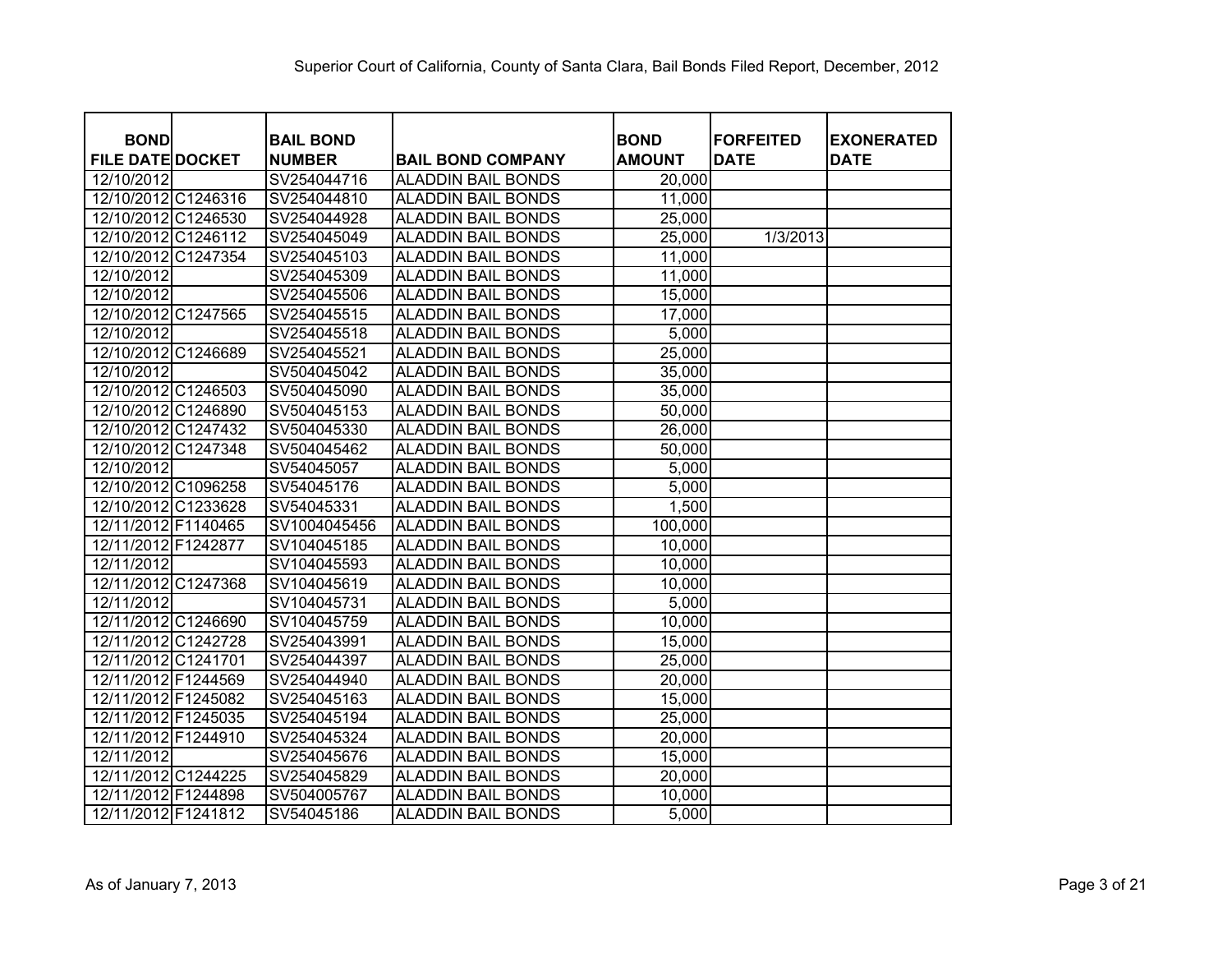|                                        | <b>BAIL BOND</b> |                                                       |                              |                                 |                                  |
|----------------------------------------|------------------|-------------------------------------------------------|------------------------------|---------------------------------|----------------------------------|
| <b>BOND</b><br><b>FILE DATE DOCKET</b> | <b>NUMBER</b>    |                                                       | <b>BOND</b><br><b>AMOUNT</b> | <b>FORFEITED</b><br><b>DATE</b> | <b>EXONERATED</b><br><b>DATE</b> |
| 12/11/2012 F1245146                    | SV54045325       | <b>BAIL BOND COMPANY</b><br><b>ALADDIN BAIL BONDS</b> | 5,000                        |                                 |                                  |
| 12/11/2012 C1243477                    | SV54045669       | <b>ALADDIN BAIL BONDS</b>                             | 2,000                        |                                 |                                  |
| 12/11/2012                             | SV54045751       | <b>ALADDIN BAIL BONDS</b>                             | 5,000                        |                                 |                                  |
| 12/11/2012 C1117953                    | SV54045754       | <b>ALADDIN BAIL BONDS</b>                             | 5,000                        |                                 |                                  |
| 12/11/2012 C1233319                    | SV54045785       | <b>ALADDIN BAIL BONDS</b>                             | 5,000                        |                                 |                                  |
| 12/11/2012                             | SV54045834       | <b>ALADDIN BAIL BONDS</b>                             | 5,000                        |                                 |                                  |
| 12/12/2012 B1263773                    | SV1004044848     | <b>ALADDIN BAIL BONDS</b>                             | 75,000                       | 12/20/2012                      |                                  |
| 12/12/2012                             | SV104045148      | <b>ALADDIN BAIL BONDS</b>                             | 10,000                       |                                 |                                  |
| 12/12/2012                             | SV104045536      | <b>ALADDIN BAIL BONDS</b>                             | 10,000                       |                                 |                                  |
| 12/12/2012                             | SV104045999      | <b>ALADDIN BAIL BONDS</b>                             | 10,000                       |                                 |                                  |
| 12/12/2012                             | SV104046018      | <b>ALADDIN BAIL BONDS</b>                             | 10,000                       |                                 |                                  |
| 12/12/2012                             | SV104046022      | <b>ALADDIN BAIL BONDS</b>                             | 1,000                        |                                 |                                  |
| 12/12/2012 B1264087                    | SV254045033      | <b>ALADDIN BAIL BONDS</b>                             | 25,000                       |                                 |                                  |
| 12/12/2012                             | SV254045118      | <b>ALADDIN BAIL BONDS</b>                             | 10,000                       |                                 |                                  |
| 12/12/2012                             | SV254045982      | <b>ALADDIN BAIL BONDS</b>                             | 11,000                       |                                 |                                  |
| 12/12/2012 C1080495                    | SV254046013      | <b>ALADDIN BAIL BONDS</b>                             | 25,000                       |                                 |                                  |
| 12/12/2012                             | SV254046014      | <b>ALADDIN BAIL BONDS</b>                             | 11,000                       |                                 |                                  |
| 12/12/2012 B1262682                    | SV504044833      | <b>ALADDIN BAIL BONDS</b>                             | 50,000                       |                                 |                                  |
| 12/12/2012 F1245051                    | SV504045749      | <b>ALADDIN BAIL BONDS</b>                             | 25,000                       |                                 |                                  |
| 12/12/2012 F1245017                    | SV504045794      | <b>ALADDIN BAIL BONDS</b>                             | 37,000                       |                                 |                                  |
| 12/13/2012 B1262697                    | SV104045292      | <b>ALADDIN BAIL BONDS</b>                             | 10,000                       |                                 |                                  |
| 12/13/2012 C1230444                    | SV104046029      | <b>ALADDIN BAIL BONDS</b>                             | 7,500                        |                                 |                                  |
| 12/13/2012 C1232268                    | SV104046030      | <b>ALADDIN BAIL BONDS</b>                             | 7,500                        |                                 |                                  |
| 12/13/2012 B1263097                    | SV254044822      | <b>ALADDIN BAIL BONDS</b>                             | 15,000                       |                                 |                                  |
| 12/13/2012 F1244949                    | SV504045526      | <b>ALADDIN BAIL BONDS</b>                             | 50,000                       |                                 |                                  |
| 12/13/2012 C1243631                    | SV54045178       | <b>ALADDIN BAIL BONDS</b>                             | 5,000                        |                                 |                                  |
| 12/13/2012 C1230006                    | SV54046118       | <b>ALADDIN BAIL BONDS</b>                             | 5,000                        |                                 | 12/14/2012                       |
| 12/13/2012 F1244379                    | SV54046119       | <b>ALADDIN BAIL BONDS</b>                             | 5,000                        |                                 | 12/14/2012                       |
| 12/14/2012                             | SV104046069      | <b>ALADDIN BAIL BONDS</b>                             | 10,000                       |                                 |                                  |
| 12/14/2012 C1245159                    | SV104046603      | <b>ALADDIN BAIL BONDS</b>                             | 10,000                       |                                 |                                  |
| 12/14/2012 C1243370                    | SV254043894      | <b>ALADDIN BAIL BONDS</b>                             | 25,000                       |                                 |                                  |
| 12/14/2012 CC963027                    | SV254046220      | <b>ALADDIN BAIL BONDS</b>                             | 15,000                       |                                 |                                  |
| 12/14/2012                             | SV254046669      | <b>ALADDIN BAIL BONDS</b>                             | 25,000                       |                                 |                                  |
| 12/14/2012 C1242139                    | SV504044836      | <b>ALADDIN BAIL BONDS</b>                             | 50,000                       |                                 |                                  |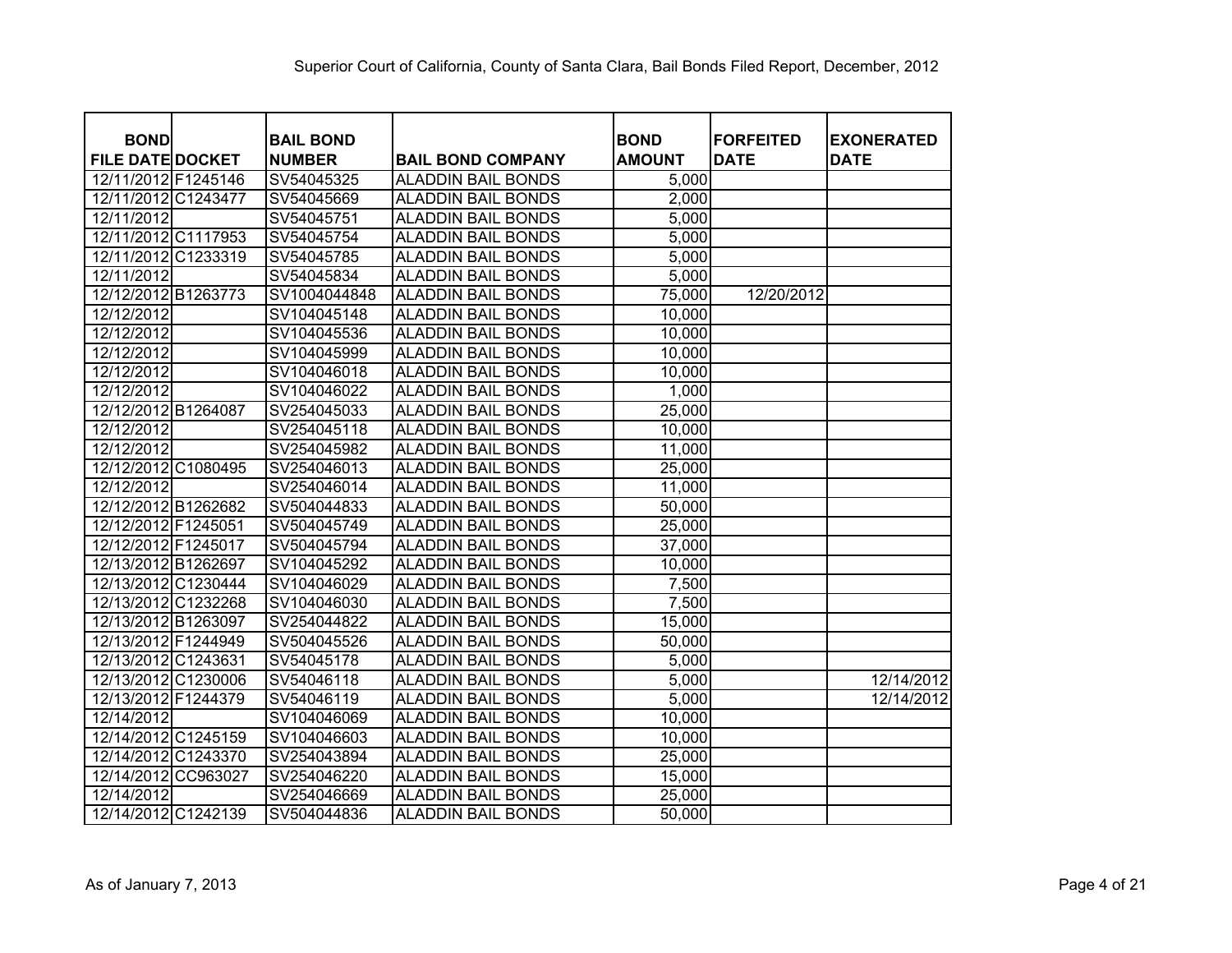| <b>BOND</b>             | <b>BAIL BOND</b> |                           | <b>BOND</b>   | <b>FORFEITED</b> | <b>EXONERATED</b> |
|-------------------------|------------------|---------------------------|---------------|------------------|-------------------|
| <b>FILE DATE DOCKET</b> | <b>NUMBER</b>    | <b>BAIL BOND COMPANY</b>  | <b>AMOUNT</b> | <b>DATE</b>      | <b>DATE</b>       |
| 12/14/2012 C1243882     | SV504046530      | <b>ALADDIN BAIL BONDS</b> | 50,000        |                  |                   |
| 12/14/2012 C1237097     | SV504046598      | <b>ALADDIN BAIL BONDS</b> | 50,000        |                  |                   |
| 12/14/2012 CC952295     | SV54044513       | <b>ALADDIN BAIL BONDS</b> | 5,000         |                  |                   |
| 12/17/2012 C1115863     | SV104047024      | <b>ALADDIN BAIL BONDS</b> | 10,000        |                  |                   |
| 12/17/2012 C1243150     | SV104047110      | <b>ALADDIN BAIL BONDS</b> | 10,000        |                  |                   |
| 12/17/2012 C1243344     | SV104047418      | <b>ALADDIN BAIL BONDS</b> | 10,000        |                  |                   |
| 12/17/2012 B1263038     | SV254046076      | <b>ALADDIN BAIL BONDS</b> | 20,000        |                  |                   |
| 12/17/2012 B1263878     | SV254046096      | <b>ALADDIN BAIL BONDS</b> | 25,000        | 12/26/2012       |                   |
| 12/17/2012              | SV254046712      | <b>ALADDIN BAIL BONDS</b> | 10,000        |                  | 12/28/2012        |
| 12/17/2012 C1239241     | SV254047021      | <b>ALADDIN BAIL BONDS</b> | 20,000        |                  |                   |
| 12/17/2012              | SV254047022      | <b>ALADDIN BAIL BONDS</b> | 10,000        |                  |                   |
| 12/17/2012 C1247100     | SV254047081      | <b>ALADDIN BAIL BONDS</b> | 25,000        |                  |                   |
| 12/17/2012 C1247133     | SV254047217      | <b>ALADDIN BAIL BONDS</b> | 11,000        |                  |                   |
| 12/17/2012              | SV254047228      | <b>ALADDIN BAIL BONDS</b> | 15,000        |                  |                   |
| 12/17/2012              | SV254047261      | <b>ALADDIN BAIL BONDS</b> | 11,000        |                  |                   |
| 12/17/2012              | SV254047298      | <b>ALADDIN BAIL BONDS</b> | 11,000        |                  |                   |
| 12/17/2012 C1245764     | SV254047324      | <b>ALADDIN BAIL BONDS</b> | 20,000        |                  |                   |
| 12/17/2012              | SV254047336      | <b>ALADDIN BAIL BONDS</b> | 11,000        |                  |                   |
| 12/17/2012 C1246916     | SV254047366      | <b>ALADDIN BAIL BONDS</b> | 17,000        |                  | 12/31/2012        |
| 12/17/2012              | SV254047380      | <b>ALADDIN BAIL BONDS</b> | 21,000        |                  |                   |
| 12/17/2012 C1247097     | SV504047065      | <b>ALADDIN BAIL BONDS</b> | 50,000        |                  |                   |
| 12/17/2012              | SV54046761       | <b>ALADDIN BAIL BONDS</b> | 5,000         |                  |                   |
| 12/18/2012 B1051487     | SV104046569      | <b>ALADDIN BAIL BONDS</b> | 10,000        |                  |                   |
| 12/18/2012 F1242940     | SV104047175      | <b>ALADDIN BAIL BONDS</b> | 10,000        |                  |                   |
| 12/18/2012              | SV104047897      | <b>ALADDIN BAIL BONDS</b> | 10,000        |                  |                   |
| 12/18/2012              | SV254046908      | <b>ALADDIN BAIL BONDS</b> | 15,000        |                  |                   |
| 12/18/2012              | SV254046911      | <b>ALADDIN BAIL BONDS</b> | 11,000        |                  |                   |
| 12/18/2012              | SV254047226      | <b>ALADDIN BAIL BONDS</b> | 10,000        |                  |                   |
| 12/18/2012 F1245072     | SV254047447      | <b>ALADDIN BAIL BONDS</b> | 16,000        | 1/4/2013         |                   |
| 12/18/2012 C1080369     | SV254047495      | <b>ALADDIN BAIL BONDS</b> | 20,000        |                  |                   |
| 12/18/2012 C1243794     | SV254047890      | <b>ALADDIN BAIL BONDS</b> | 20,000        |                  |                   |
| 12/18/2012 C1226839     | SV254047899      | <b>ALADDIN BAIL BONDS</b> | 5,000         |                  |                   |
| 12/18/2012              | SV254047908      | <b>ALADDIN BAIL BONDS</b> | 25,000        |                  |                   |
| 12/18/2012              | SV504046990      | <b>ALADDIN BAIL BONDS</b> | 26,000        |                  |                   |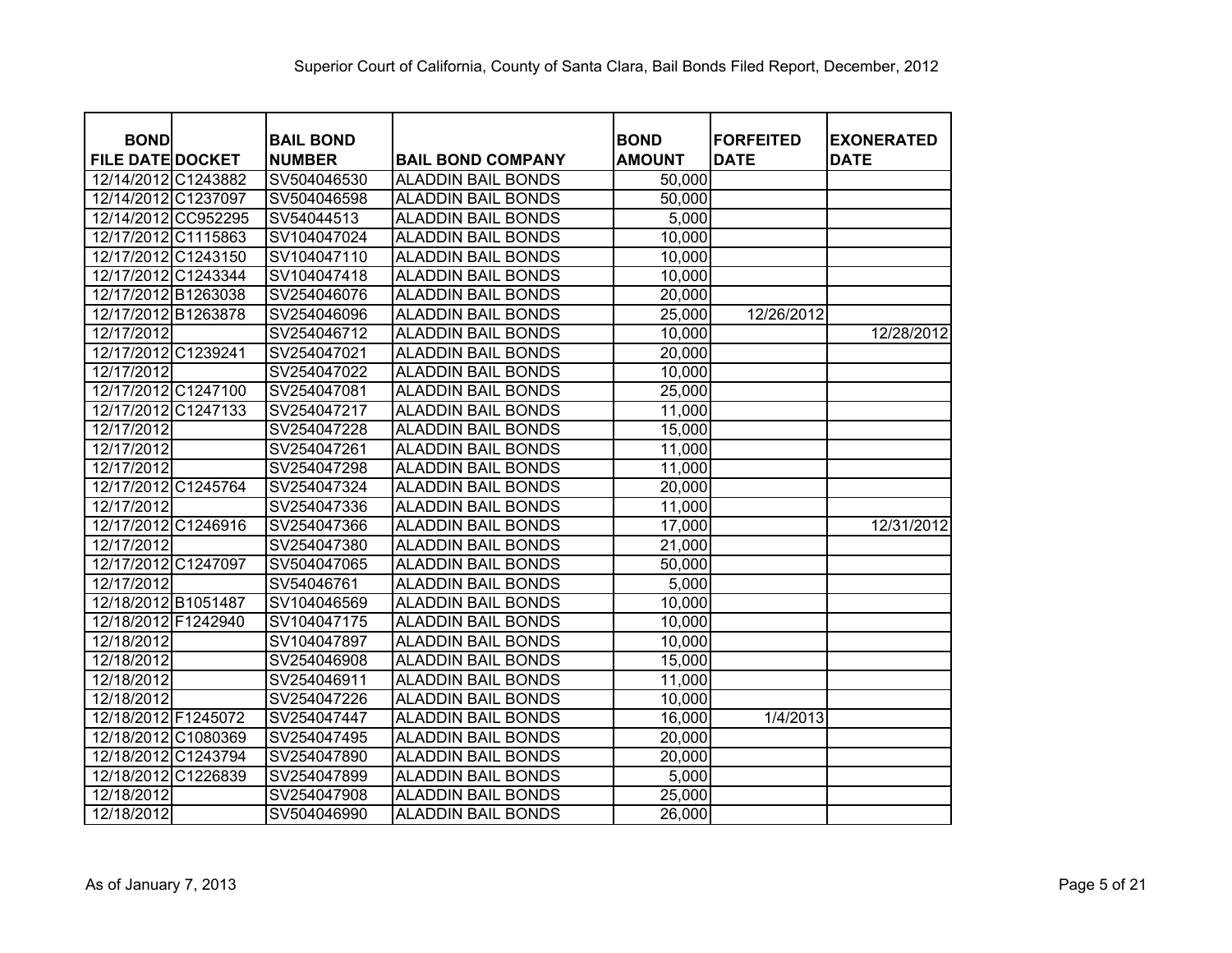| <b>BOND</b>             |          | <b>BAIL BOND</b> |                           | <b>BOND</b>   | <b>FORFEITED</b> | <b>EXONERATED</b> |
|-------------------------|----------|------------------|---------------------------|---------------|------------------|-------------------|
| <b>FILE DATE DOCKET</b> |          | <b>NUMBER</b>    | <b>BAIL BOND COMPANY</b>  | <b>AMOUNT</b> | <b>DATE</b>      | <b>DATE</b>       |
| 12/18/2012              |          | SV504047320      | ALADDIN BAIL BONDS        | 30,000        |                  |                   |
| 12/18/2012              |          | SV54047016       | ALADDIN BAIL BONDS        | 3,000         |                  |                   |
| 12/18/2012 F1244691     |          | SV54047176       | <b>ALADDIN BAIL BONDS</b> | 5,000         |                  |                   |
| 12/18/2012              |          | SV54047494       | <b>ALADDIN BAIL BONDS</b> | 1,000         |                  |                   |
| 12/19/2012              |          | SV1004048165     | <b>ALADDIN BAIL BONDS</b> | 60,000        |                  |                   |
| 12/19/2012 B1264014     |          | SV104047865      | <b>ALADDIN BAIL BONDS</b> | 10,000        |                  |                   |
| 12/19/2012 F1244950     |          | SV104047866      | <b>ALADDIN BAIL BONDS</b> | 10,000        |                  |                   |
| 12/19/2012 C1241641     |          | SV104047933      | <b>ALADDIN BAIL BONDS</b> | 75,000        |                  |                   |
| 12/19/2012              |          | SV104048006      | <b>ALADDIN BAIL BONDS</b> | 6,000         |                  |                   |
| 12/19/2012 C1238039     |          | SV104048146      | <b>ALADDIN BAIL BONDS</b> | 7,500         |                  |                   |
| 12/19/2012 B1263933     |          | SV254047930      | <b>ALADDIN BAIL BONDS</b> | 11,000        |                  |                   |
| 12/19/2012              |          | SV254048002      | <b>ALADDIN BAIL BONDS</b> | 16,000        |                  |                   |
| 12/19/2012 CC636591     |          | SV254048005      | <b>ALADDIN BAIL BONDS</b> | 10,000        |                  |                   |
| 12/19/2012 C1247101     |          | SV254048015      | <b>ALADDIN BAIL BONDS</b> | 25,000        |                  |                   |
| 12/19/2012 C1245754     |          | SV254048035      | <b>ALADDIN BAIL BONDS</b> | 25,000        |                  |                   |
| 12/19/2012 C1247428     |          | SV254048107      | <b>ALADDIN BAIL BONDS</b> | 11,000        |                  |                   |
| 12/19/2012              | C1246480 | SV504046764      | <b>ALADDIN BAIL BONDS</b> | 50,000        |                  |                   |
| 12/19/2012              |          | SV504047998      | <b>ALADDIN BAIL BONDS</b> | 50,000        |                  |                   |
| 12/19/2012 C1244581     |          | SV504048210      | <b>ALADDIN BAIL BONDS</b> | 40,000        |                  |                   |
| 12/19/2012              |          | SV54047766       | <b>ALADDIN BAIL BONDS</b> | 5,000         |                  |                   |
| 12/19/2012 C1232390     |          | SV54047867       | <b>ALADDIN BAIL BONDS</b> | 3,500         |                  |                   |
| 12/19/2012              |          | SV54047921       | <b>ALADDIN BAIL BONDS</b> | 1,000         |                  |                   |
| 12/20/2012              |          | SV104024871      | <b>ALADDIN BAIL BONDS</b> | 10,000        |                  |                   |
| 12/20/2012 C1235157     |          | SV104042641      | ALADDIN BAIL BONDS        | 6,000         | 1/3/2013         |                   |
| 12/20/2012 C1236277     |          | SV104045440      | <b>ALADDIN BAIL BONDS</b> | 10,000        |                  |                   |
| 12/20/2012              | C1104223 | SV104047340      | ALADDIN BAIL BONDS        | 10,000        |                  |                   |
| 12/20/2012 C1223122     |          | SV104048377      | <b>ALADDIN BAIL BONDS</b> | 10,000        |                  |                   |
| 12/20/2012              | C1240976 | SV254047059      | ALADDIN BAIL BONDS        | 25,000        | 12/28/2012       |                   |
| 12/20/2012              |          | SV254047838      | <b>ALADDIN BAIL BONDS</b> | 25,000        |                  | 1/2/2013          |
| 12/20/2012              |          | SV254047984      | <b>ALADDIN BAIL BONDS</b> | 25,000        |                  |                   |
| 12/20/2012 C1240119     |          | SV254048430      | <b>ALADDIN BAIL BONDS</b> | 25,000        |                  |                   |
| 12/20/2012              |          | SV504044846      | <b>ALADDIN BAIL BONDS</b> | 15,000        |                  |                   |
| 12/20/2012              |          | SV504048232      | <b>ALADDIN BAIL BONDS</b> | 31,000        |                  |                   |
| 12/20/2012 CC955218     |          | SV504048288      | <b>ALADDIN BAIL BONDS</b> | 40,000        |                  |                   |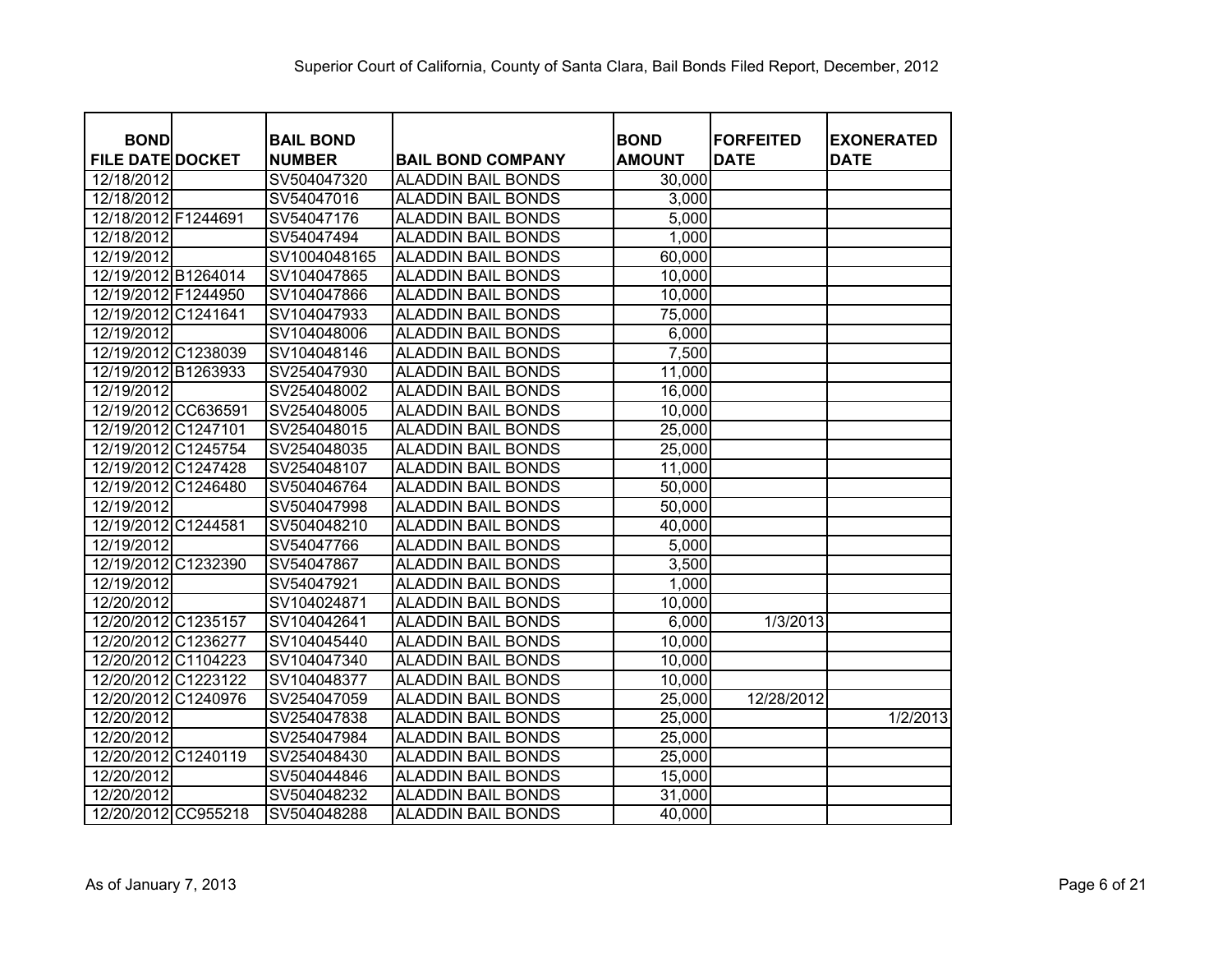| <b>BOND</b>             | <b>BAIL BOND</b> |                           | <b>BOND</b>   | <b>FORFEITED</b> | <b>EXONERATED</b> |
|-------------------------|------------------|---------------------------|---------------|------------------|-------------------|
| <b>FILE DATE DOCKET</b> | <b>NUMBER</b>    | <b>BAIL BOND COMPANY</b>  | <b>AMOUNT</b> | <b>DATE</b>      | <b>DATE</b>       |
| 12/20/2012 C1240037     | SV54047360       | <b>ALADDIN BAIL BONDS</b> | 5,000         |                  |                   |
| 12/20/2012              | SV54048310       | <b>ALADDIN BAIL BONDS</b> | 5,000         |                  |                   |
| 12/21/2012 C1243457     | SV104048526      | <b>ALADDIN BAIL BONDS</b> | 10,000        |                  |                   |
| 12/21/2012              | SV104048670      | <b>ALADDIN BAIL BONDS</b> | 10,000        |                  |                   |
| 12/21/2012 C1234953     | SV104048702      | <b>ALADDIN BAIL BONDS</b> | 5,000         |                  |                   |
| 12/21/2012              | SV254017932      | <b>ALADDIN BAIL BONDS</b> | 10,000        |                  |                   |
| 12/21/2012              | SV254048560      | <b>ALADDIN BAIL BONDS</b> | 25,000        |                  |                   |
| 12/21/2012              | SV254048701      | <b>ALADDIN BAIL BONDS</b> | 15,000        |                  |                   |
| 12/21/2012 F1245017     | SV504046075      | <b>ALADDIN BAIL BONDS</b> | 50,000        |                  |                   |
| 12/21/2012 F1245151     | SV504048071      | <b>ALADDIN BAIL BONDS</b> | 35,000        |                  |                   |
| 12/21/2012 F1245105     | SV504048353      | <b>ALADDIN BAIL BONDS</b> | 50,000        |                  |                   |
| 12/21/2012 C1244172     | SV504048501      | <b>ALADDIN BAIL BONDS</b> | 45,000        |                  |                   |
| 12/21/2012 B1263647     | SV54048671       | <b>ALADDIN BAIL BONDS</b> | 5,000         |                  |                   |
| 12/21/2012 C1223239     | SV54048693       | <b>ALADDIN BAIL BONDS</b> | 5,000         |                  |                   |
| 12/21/2012 C1244201     | SV54048703       | <b>ALADDIN BAIL BONDS</b> | 2,500         |                  |                   |
| 12/24/2012 C1234777     | SV104046738      | <b>ALADDIN BAIL BONDS</b> | 10,000        |                  |                   |
| 12/24/2012 C1232561     | SV104049116      | <b>ALADDIN BAIL BONDS</b> | 5,000         |                  |                   |
| 12/24/2012 C1347737     | SV104049495      | <b>ALADDIN BAIL BONDS</b> | 10,000        |                  |                   |
| 12/24/2012              | SV104049505      | <b>ALADDIN BAIL BONDS</b> | 10,000        |                  |                   |
| 12/24/2012              | SV104049650      | <b>ALADDIN BAIL BONDS</b> | 5,000         |                  |                   |
| 12/24/2012 F1245130     | SV254048539      | <b>ALADDIN BAIL BONDS</b> | 25,000        |                  |                   |
| 12/24/2012              | SV254048708      | <b>ALADDIN BAIL BONDS</b> | 10,000        |                  |                   |
| 12/24/2012 C1246615     | SV254048709      | <b>ALADDIN BAIL BONDS</b> | 10,000        |                  |                   |
| 12/24/2012 C1240353     | SV254048889      | <b>ALADDIN BAIL BONDS</b> | 20,000        |                  |                   |
| 12/24/2012 C1240379     | SV254048890      | <b>ALADDIN BAIL BONDS</b> | 20,000        |                  |                   |
| 12/24/2012 C1246914     | SV254049006      | <b>ALADDIN BAIL BONDS</b> | 10,250        | 12/26/2012       |                   |
| 12/24/2012 C1247212     | SV254049020      | <b>ALADDIN BAIL BONDS</b> | 25,000        |                  |                   |
| 12/24/2012              | SV254049117      | <b>ALADDIN BAIL BONDS</b> | 15,000        |                  |                   |
| 12/24/2012              | SV254049198      | <b>ALADDIN BAIL BONDS</b> | 25,000        |                  |                   |
| 12/24/2012 C1247055     | SV254049228      | <b>ALADDIN BAIL BONDS</b> | 25,000        |                  |                   |
| 12/24/2012              | SV254049359      | <b>ALADDIN BAIL BONDS</b> | 25,000        |                  |                   |
| 12/24/2012              | SV254049360      | <b>ALADDIN BAIL BONDS</b> | 10,000        |                  |                   |
| 12/24/2012              | SV254049485      | <b>ALADDIN BAIL BONDS</b> | 16,000        |                  |                   |
| 12/24/2012              | SV254049524      | <b>ALADDIN BAIL BONDS</b> | 15,000        |                  |                   |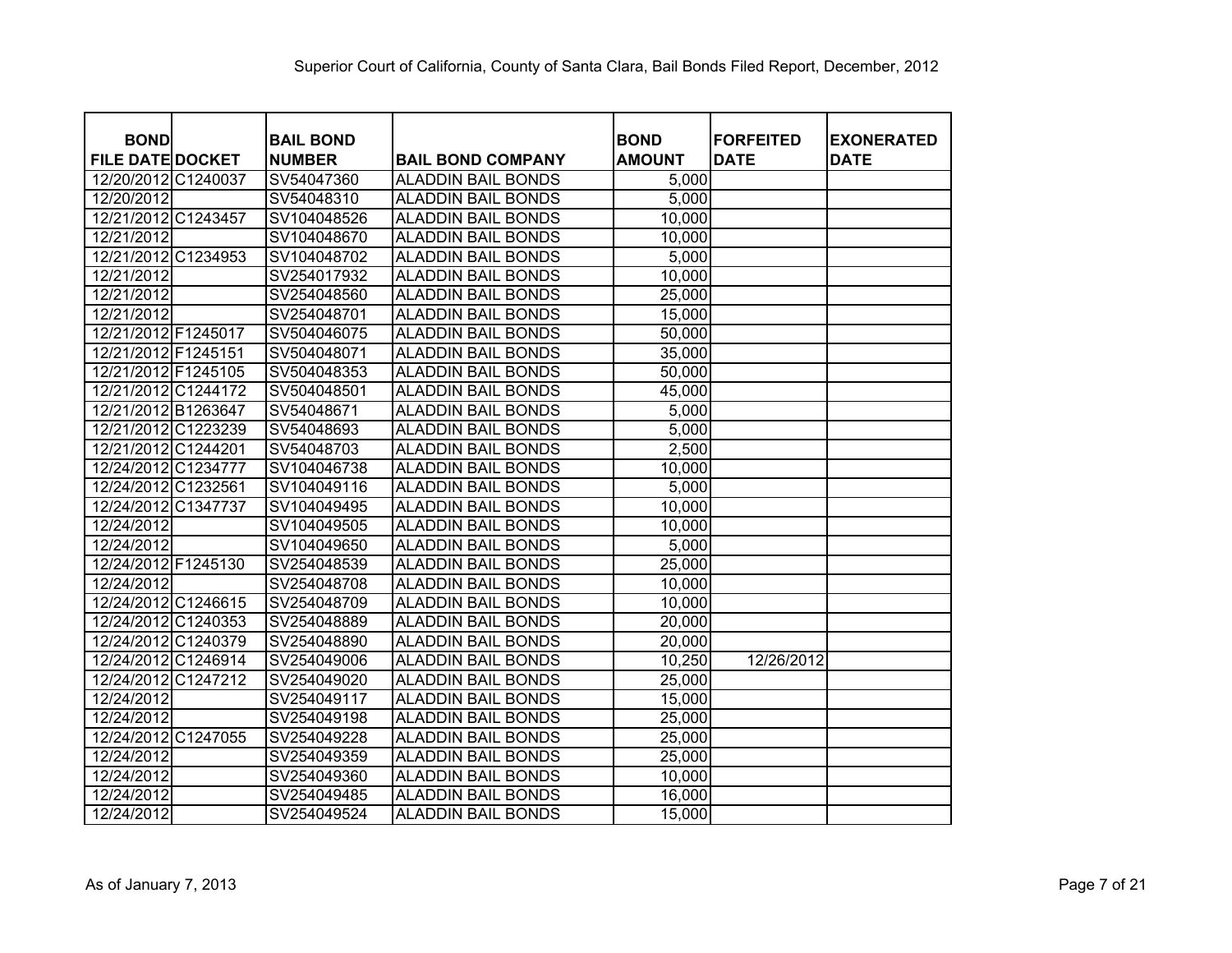| <b>BOND</b>             |          | <b>BAIL BOND</b> |                           | <b>BOND</b>   | <b>FORFEITED</b> | <b>EXONERATED</b> |
|-------------------------|----------|------------------|---------------------------|---------------|------------------|-------------------|
| <b>FILE DATE DOCKET</b> |          | <b>NUMBER</b>    | <b>BAIL BOND COMPANY</b>  | <b>AMOUNT</b> | <b>DATE</b>      | <b>DATE</b>       |
| 12/24/2012 C1247045     |          | SV254049527      | <b>ALADDIN BAIL BONDS</b> | 25,000        |                  |                   |
| 12/24/2012              |          | SV254049544      | <b>ALADDIN BAIL BONDS</b> | 11,000        |                  |                   |
| 12/24/2012              |          | SV254049570      | <b>ALADDIN BAIL BONDS</b> | 11,000        |                  |                   |
| 12/24/2012              |          | SV504048817      | <b>ALADDIN BAIL BONDS</b> | 25,000        |                  |                   |
| 12/24/2012              |          | SV504049042      | <b>ALADDIN BAIL BONDS</b> | 36,000        |                  |                   |
| 12/24/2012 C1239989     |          | SV504049180      | <b>ALADDIN BAIL BONDS</b> | 50,000        | 12/28/2012       |                   |
| 12/24/2012 C1247109     |          | SV504049341      | <b>ALADDIN BAIL BONDS</b> | 35,000        |                  |                   |
| 12/24/2012 C1237640     |          | SV504049363      | <b>ALADDIN BAIL BONDS</b> | 50,000        |                  |                   |
| 12/24/2012 C1246981     |          | SV504049366      | <b>ALADDIN BAIL BONDS</b> | 50,000        | 12/26/2012       |                   |
| 12/24/2012 C1196905     |          | SV504049531      | <b>ALADDIN BAIL BONDS</b> | 25,000        |                  |                   |
| 12/24/2012              |          | SV504049704      | <b>ALADDIN BAIL BONDS</b> | 26,000        |                  |                   |
| 12/24/2012 C1243492     |          | SV504049937      | <b>ALADDIN BAIL BONDS</b> | 50,000        |                  |                   |
| 12/24/2012 C1240050     |          | SV54049121       | <b>ALADDIN BAIL BONDS</b> | 5,000         |                  |                   |
| 12/26/2012 C1119325     |          | SV1004049765     | <b>ALADDIN BAIL BONDS</b> | 50,000        |                  |                   |
| 12/26/2012              |          | SV104048779      | <b>ALADDIN BAIL BONDS</b> | 10,000        |                  |                   |
| 12/26/2012 F1345237     |          | SV104048796      | <b>ALADDIN BAIL BONDS</b> | 10,000        |                  |                   |
| 12/26/2012 F1245159     |          | SV104049388      | <b>ALADDIN BAIL BONDS</b> | 10,000        |                  |                   |
| 12/26/2012 F1245157     |          | SV104049563      | <b>ALADDIN BAIL BONDS</b> | 10,000        |                  |                   |
| 12/26/2012 C1199824     |          | SV104049762      | <b>ALADDIN BAIL BONDS</b> | 10,000        |                  |                   |
| 12/26/2012              |          | SV104049768      | <b>ALADDIN BAIL BONDS</b> | 10,000        |                  |                   |
| 12/26/2012              |          | SV104049814      | <b>ALADDIN BAIL BONDS</b> | 10,000        |                  |                   |
| 12/26/2012 C1247109     |          | SV104049853      | <b>ALADDIN BAIL BONDS</b> | 10,000        |                  |                   |
| 12/26/2012 C1244721     |          | SV2504049886     | <b>ALADDIN BAIL BONDS</b> | 200,000       |                  |                   |
| 12/26/2012 B1262560     |          | SV254048202      | <b>ALADDIN BAIL BONDS</b> | 25,000        |                  |                   |
| 12/26/2012 F1345234     |          | SV254049308      | <b>ALADDIN BAIL BONDS</b> | 25,000        |                  |                   |
| 12/26/2012              |          | SV254049347      | <b>ALADDIN BAIL BONDS</b> | 11,000        |                  |                   |
| 12/26/2012              |          | SV254049420      | <b>ALADDIN BAIL BONDS</b> | 25,000        |                  |                   |
| 12/26/2012              |          | SV254049709      | <b>ALADDIN BAIL BONDS</b> | 11,000        |                  |                   |
| 12/26/2012              | C1237519 | SV254049763      | <b>ALADDIN BAIL BONDS</b> | 25,000        |                  |                   |
| 12/26/2012              |          | SV254049779      | <b>ALADDIN BAIL BONDS</b> | 16,000        |                  |                   |
| 12/26/2012 F1033037     |          | SV504049330      | <b>ALADDIN BAIL BONDS</b> | 50,000        |                  |                   |
| 12/26/2012              |          | SV54049978       | <b>ALADDIN BAIL BONDS</b> | 5,000         |                  |                   |
| 12/26/2012 C1245520     |          | SV54050095       | <b>ALADDIN BAIL BONDS</b> | 1,000         |                  | 12/26/2012        |
| 12/27/2012 B1264006     |          | SV104050003      | <b>ALADDIN BAIL BONDS</b> | 10,000        |                  |                   |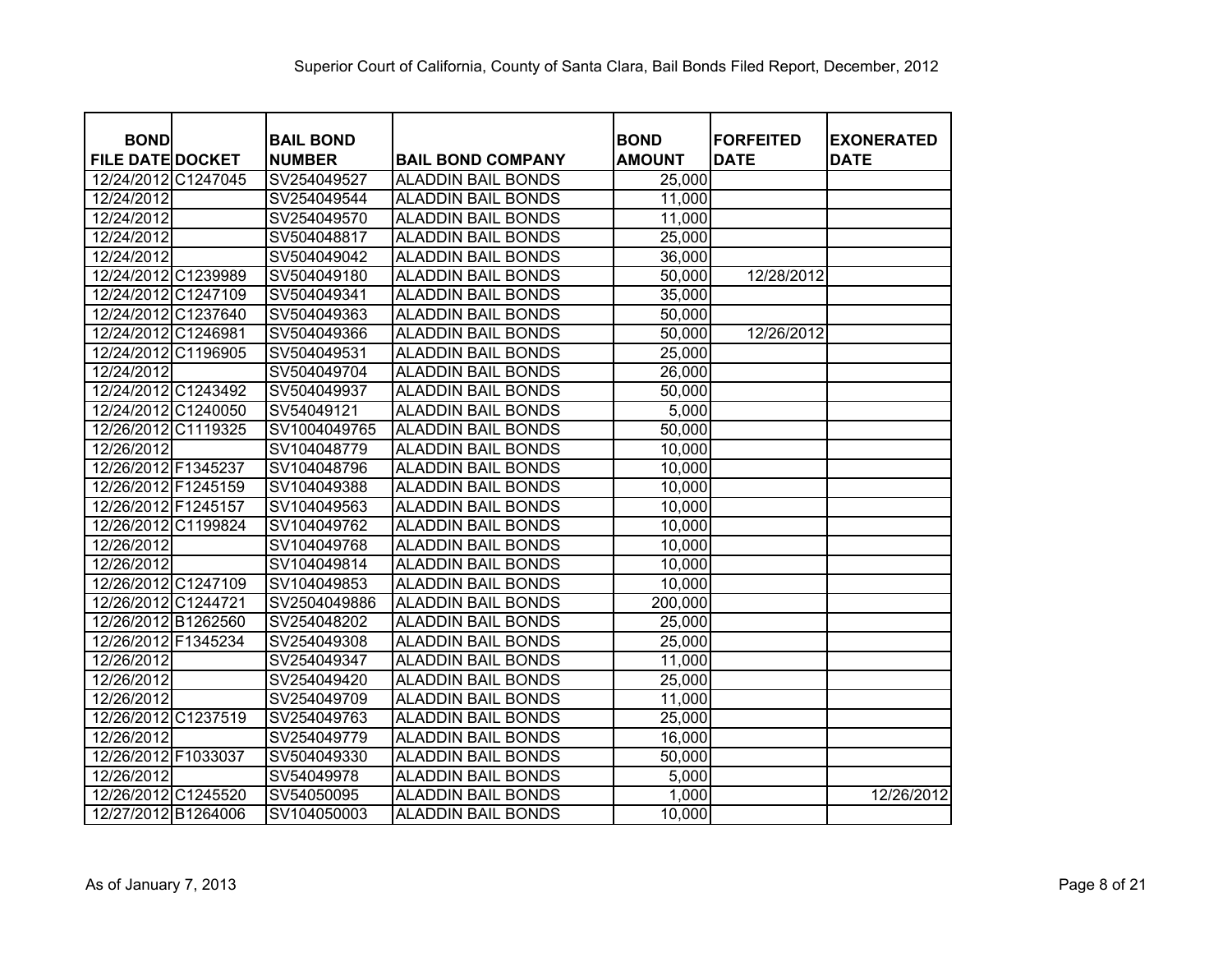| <b>BOND</b><br><b>FILE DATE DOCKET</b> | <b>BAIL BOND</b><br><b>NUMBER</b> | <b>BAIL BOND COMPANY</b>  | <b>BOND</b><br><b>AMOUNT</b> | <b>FORFEITED</b><br><b>DATE</b> | <b>EXONERATED</b><br><b>DATE</b> |
|----------------------------------------|-----------------------------------|---------------------------|------------------------------|---------------------------------|----------------------------------|
| 12/27/2012 B1364150                    | SV254050175                       | <b>ALADDIN BAIL BONDS</b> | 25,000                       |                                 |                                  |
| 12/27/2012                             | SV504048814                       | <b>ALADDIN BAIL BONDS</b> | 10,000                       |                                 |                                  |
| 12/27/2012 F1245137                    | SV504049956                       | <b>ALADDIN BAIL BONDS</b> | 50,000                       |                                 |                                  |
| 12/27/2012 F1243707                    | SV54049943                        | <b>ALADDIN BAIL BONDS</b> | 5,000                        |                                 |                                  |
| 12/28/2012 C1243933                    | SV254050354                       | <b>ALADDIN BAIL BONDS</b> | 16,000                       |                                 |                                  |
| 12/28/2012 C1246084                    | SV254050450                       | <b>ALADDIN BAIL BONDS</b> | 25,000                       |                                 |                                  |
| 12/28/2012 C1246081                    | SV254050549                       | <b>ALADDIN BAIL BONDS</b> | 20,000                       |                                 |                                  |
| 12/28/2012 C1244583                    | SV504050535                       | <b>ALADDIN BAIL BONDS</b> | 1,102,012                    |                                 |                                  |
| 12/31/2012 C1241498                    | SV10040511082                     | <b>ALADDIN BAIL BONDS</b> | 100,000                      |                                 |                                  |
| 12/31/2012                             | SV104050677                       | <b>ALADDIN BAIL BONDS</b> | 10,000                       |                                 |                                  |
| 12/31/2012 C1246276                    | SV104050818                       | <b>ALADDIN BAIL BONDS</b> | 6,000                        |                                 |                                  |
| 12/31/2012                             | SV104051181                       | <b>ALADDIN BAIL BONDS</b> | 10,000                       |                                 |                                  |
| 12/31/2012                             | SV104051182                       | <b>ALADDIN BAIL BONDS</b> | 10,000                       |                                 |                                  |
| 12/31/2012                             | SV104051296                       | <b>ALADDIN BAIL BONDS</b> | 10,000                       |                                 |                                  |
| 12/31/2012 C1246819                    | SV2504050742                      | <b>ALADDIN BAIL BONDS</b> | 250,000                      |                                 |                                  |
| 12/31/2012                             | SV254050663                       | <b>ALADDIN BAIL BONDS</b> | 25,000                       |                                 |                                  |
| 12/31/2012 C1247311                    | SV254050840                       | <b>ALADDIN BAIL BONDS</b> | 25,000                       |                                 |                                  |
| 12/31/2012 C1243444                    | SV254050842                       | <b>ALADDIN BAIL BONDS</b> | 25,000                       |                                 |                                  |
| 12/31/2012                             | SV254051070                       | <b>ALADDIN BAIL BONDS</b> | 25,000                       |                                 |                                  |
| 12/31/2012 C1247336                    | SV254051123                       | <b>ALADDIN BAIL BONDS</b> | 25,000                       |                                 |                                  |
| 12/31/2012                             | SV254051271                       | <b>ALADDIN BAIL BONDS</b> | 21,000                       |                                 |                                  |
| 12/31/2012                             | SV254051272                       | <b>ALADDIN BAIL BONDS</b> | 22,000                       |                                 |                                  |
| 12/31/2012                             | SV254051312                       | <b>ALADDIN BAIL BONDS</b> | 20,000                       |                                 |                                  |
| 12/31/2012                             | SV254051313                       | <b>ALADDIN BAIL BONDS</b> | 10,250                       |                                 |                                  |
| 12/31/2012                             | SV254051319                       | <b>ALADDIN BAIL BONDS</b> | 15,000                       |                                 |                                  |
| 12/31/2012                             | SV254051323                       | <b>ALADDIN BAIL BONDS</b> | 25,000                       |                                 |                                  |
| 12/31/2012 B1264035                    | SV504049045                       | <b>ALADDIN BAIL BONDS</b> | 20,000                       |                                 |                                  |
| 12/31/2012                             | SV504050877                       | <b>ALADDIN BAIL BONDS</b> | 35,000                       |                                 |                                  |
| 12/31/2012 C1231448                    | SV504051024                       | <b>ALADDIN BAIL BONDS</b> | 50,000                       |                                 |                                  |
| 12/31/2012                             | SV504051175                       | <b>ALADDIN BAIL BONDS</b> | 25,000                       |                                 |                                  |
| 12/31/2012 C1239791                    | SV504051455                       | <b>ALADDIN BAIL BONDS</b> | 50,000                       |                                 |                                  |
| 12/31/2012 C1242042                    | SV54050767                        | <b>ALADDIN BAIL BONDS</b> | 5,000                        |                                 |                                  |
| 12/31/2012 C1228567                    | SV54051305                        | <b>ALADDIN BAIL BONDS</b> | 5,000                        |                                 |                                  |
| 12/31/2012 C1199238                    | SV54051314                        | <b>ALADDIN BAIL BONDS</b> | 2,000                        |                                 |                                  |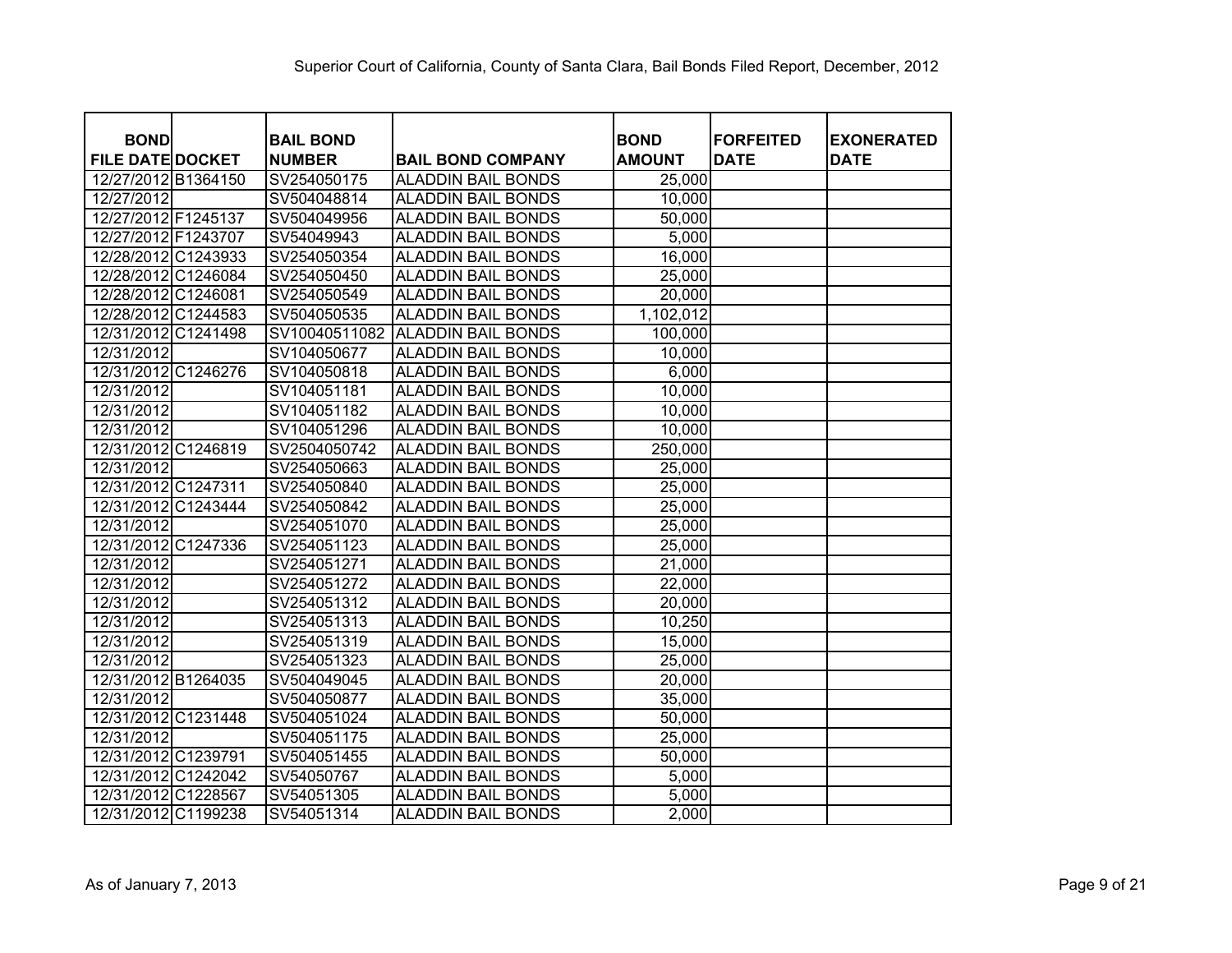|                                        |                    |                                   |                                |                              | <b>FORFEITED</b> |                                  |
|----------------------------------------|--------------------|-----------------------------------|--------------------------------|------------------------------|------------------|----------------------------------|
| <b>BOND</b><br><b>FILE DATE DOCKET</b> |                    | <b>BAIL BOND</b><br><b>NUMBER</b> | <b>BAIL BOND COMPANY</b>       | <b>BOND</b><br><b>AMOUNT</b> | <b>DATE</b>      | <b>EXONERATED</b><br><b>DATE</b> |
| 12/31/2012 C1101922                    |                    | SV54051315                        | <b>ALADDIN BAIL BONDS</b>      | 2,500                        |                  |                                  |
| 12/31/2012                             |                    | SV54051410                        | <b>ALADDIN BAIL BONDS</b>      | 5,000                        |                  |                                  |
| 12/24/2012 C1245010                    |                    | AS25211190                        | <b>ALAMEDA BAIL BONDS</b>      | 25,000                       |                  |                                  |
| 12/31/2012                             |                    | A2500619355                       | ALAN DAVIDSON BAIL BONDS       | 25,000                       |                  |                                  |
| 12/4/2012 F1137895                     |                    | LX3010010436                      | <b>ALICE CORTEZ BAIL BONDS</b> | 20,000                       |                  |                                  |
| 12/21/2012 F1244203                    |                    | LX3010010437                      | ALICE CORTEZ BAIL BONDS        | 10,000                       |                  |                                  |
| 12/21/2012 F1244963                    |                    | LX5010010449                      | ALICE CORTEZ BAIL BONDS        | 35,000                       |                  |                                  |
|                                        | 12/3/2012 C1237839 | 5105305851                        | ALL PRO BAIL BONDS             | 75,000                       |                  |                                  |
| 12/3/2012                              |                    |                                   | 5111977299 ALL PRO BAIL BONDS  | 10,000                       |                  |                                  |
| 12/3/2012                              |                    |                                   | 5111977327 ALL PRO BAIL BONDS  | 10,000                       |                  |                                  |
| 12/3/2012 B1262557                     |                    |                                   | 5271427100 ALL PRO BAIL BONDS  | 25,000                       | 12/12/2012       |                                  |
|                                        | 12/3/2012 CC963372 |                                   | 5271587060 ALL PRO BAIL BONDS  | 20,000                       |                  |                                  |
|                                        | 12/3/2012 C1233515 |                                   | 5801463699 ALL PRO BAIL BONDS  | 2,000                        |                  |                                  |
|                                        | 12/4/2012 C1225238 |                                   | 5550752028 ALL PRO BAIL BONDS  | 25,000                       |                  |                                  |
| 12/5/2012                              |                    |                                   | 5111870192 ALL PRO BAIL BONDS  | 10,000                       |                  | 1/2/2013                         |
| 12/5/2012 F1244970                     |                    |                                   | 5111977174 ALL PRO BAIL BONDS  | 10,000                       |                  |                                  |
|                                        | 12/5/2012 B1262997 |                                   | 5271587073 ALL PRO BAIL BONDS  | 25,000                       |                  |                                  |
|                                        | 12/5/2012 B1263673 |                                   | 5550752002 ALL PRO BAIL BONDS  | 50,000                       |                  |                                  |
|                                        | 12/5/2012 B1263673 |                                   | 5550879880 ALL PRO BAIL BONDS  | 50,000                       |                  |                                  |
|                                        | 12/6/2012 C1247369 |                                   | 5801463730 ALL PRO BAIL BONDS  | 5,000                        |                  |                                  |
|                                        | 12/6/2012 C1246114 | SV254044242                       | ALL PRO BAIL BONDS             | 12,000                       |                  |                                  |
|                                        | 12/7/2012 C1246533 |                                   | 5111977301 ALL PRO BAIL BONDS  | 10,000                       |                  |                                  |
| 12/10/2012 C1247298                    |                    |                                   | 5111977343 ALL PRO BAIL BONDS  | 11,000                       |                  |                                  |
| 12/10/2012                             |                    |                                   | 5111977356 ALL PRO BAIL BONDS  | 10,000                       |                  |                                  |
| 12/10/2012                             |                    |                                   | 5111987535 ALL PRO BAIL BONDS  | 10,000                       |                  |                                  |
| 12/10/2012 C1238510                    |                    |                                   | 5801463727 ALL PRO BAIL BONDS  | 5,000                        | 12/28/2012       |                                  |
| 12/10/2012 C1241543                    |                    |                                   | 5801463743 ALL PRO BAIL BONDS  | 5,000                        | 12/28/2012       |                                  |
| 12/11/2012 B1263671                    |                    |                                   | 5111977330 ALL PRO BAIL BONDS  | 10,000                       |                  |                                  |
| 12/11/2012 B1263302                    |                    |                                   | 5111987522 ALL PRO BAIL BONDS  | 10,000                       |                  |                                  |
| 12/11/2012 C1241690                    |                    |                                   | 5271534035 ALL PRO BAIL BONDS  | 20,000                       |                  |                                  |
| 12/11/2012 F1244879                    |                    |                                   | 5271537573 ALL PRO BAIL BONDS  | 25,000                       |                  |                                  |
| 12/11/2012 F1241613                    |                    |                                   | 5271537599 ALL PRO BAIL BONDS  | 15,000                       |                  |                                  |
| 12/12/2012 B1263702                    |                    |                                   | 5271567561 ALL PRO BAIL BONDS  | 25,000                       |                  |                                  |
| 12/13/2012 C1242425                    |                    |                                   | 5105265151 ALL PRO BAIL BONDS  | 75,000                       |                  |                                  |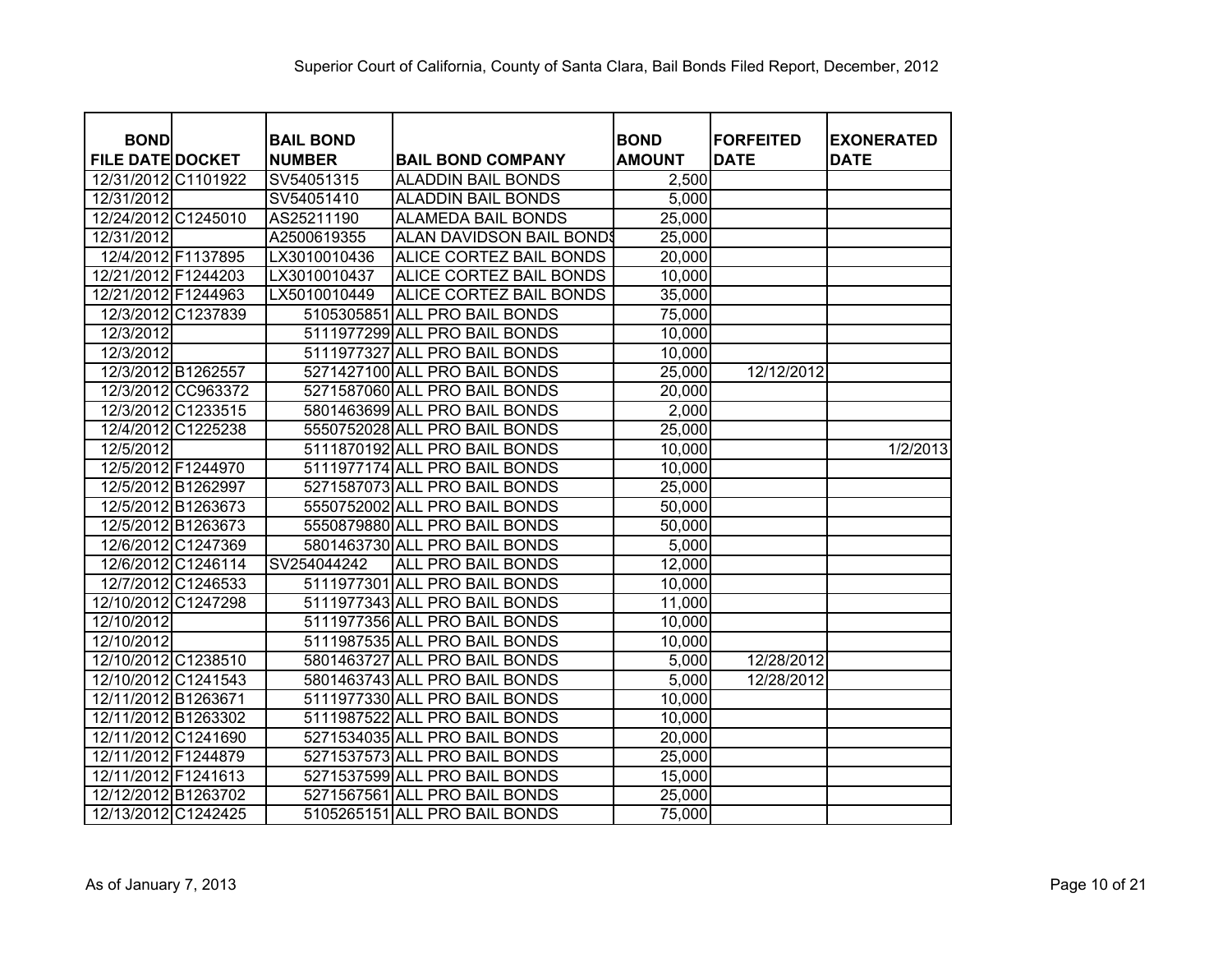| <b>BOND</b>             | <b>BAIL BOND</b> |                               | <b>BOND</b>   | <b>FORFEITED</b> | <b>EXONERATED</b> |
|-------------------------|------------------|-------------------------------|---------------|------------------|-------------------|
| <b>FILE DATE DOCKET</b> | <b>NUMBER</b>    | <b>BAIL BOND COMPANY</b>      | <b>AMOUNT</b> | <b>DATE</b>      | <b>DATE</b>       |
| 12/13/2012              |                  | 5111987548 ALL PRO BAIL BONDS | 10,000        |                  |                   |
| 12/14/2012 C1237152     |                  | 5801463165 ALL PRO BAIL BONDS | 5,000         |                  |                   |
| 12/17/2012              |                  | 5111942462 ALL PRO BAIL BONDS | 6,000         |                  |                   |
| 12/17/2012 B1263865     |                  | 5111987564 ALL PRO BAIL BONDS | 10,000        |                  |                   |
| 12/17/2012              |                  | 5112048945 ALL PRO BAIL BONDS | 11,000        |                  |                   |
| 12/17/2012              |                  | 5271567574 ALL PRO BAIL BONDS | 25,000        |                  |                   |
| 12/17/2012              |                  | 5271567590 ALL PRO BAIL BONDS | 15,000        |                  |                   |
| 12/17/2012 C1247171     |                  | 5801463769 ALL PRO BAIL BONDS | 5,000         |                  |                   |
| 12/19/2012 B1263120     |                  | 5105303899 ALL PRO BAIL BONDS | 100,000       |                  |                   |
| 12/19/2012 B1262691     |                  | 5111987551 ALL PRO BAIL BONDS | 5,000         |                  |                   |
| 12/19/2012              |                  | 5271507220 ALL PRO BAIL BONDS | 25,000        |                  |                   |
| 12/19/2012 C1083405     |                  | 5271525499 ALL PRO BAIL BONDS | 25,000        |                  |                   |
| 12/19/2012 B1261738     |                  | 5801463772 ALL PRO BAIL BONDS | 1,000         |                  |                   |
| 12/20/2012 C1108340     |                  | 5105285410 ALL PRO BAIL BONDS | 100,000       |                  |                   |
| 12/20/2012 B1260795     |                  | 5112048961 ALL PRO BAIL BONDS | 10,000        |                  |                   |
| 12/20/2012 C1122248     |                  | 5801485064 ALL PRO BAIL BONDS | 5,000         |                  |                   |
| 12/20/2012 C1235623     |                  | 5801485077 ALL PRO BAIL BONDS | 5,000         |                  |                   |
| 12/21/2012 C1246911     |                  | 5105303901 ALL PRO BAIL BONDS | 100,000       |                  |                   |
| 12/21/2012              |                  | 5112048958 ALL PRO BAIL BONDS | 6,000         |                  |                   |
| 12/21/2012 B1260837     |                  | 5801485051 ALL PRO BAIL BONDS | 2,000         |                  |                   |
| 12/24/2012 C1227614     |                  | 5111970526 ALL PRO BAIL BONDS | 10,000        |                  |                   |
| 12/26/2012 C1347738     |                  | 5112048974 ALL PRO BAIL BONDS | 10,000        |                  |                   |
| 12/26/2012              |                  | 5550879905 ALL PRO BAIL BONDS | 50,000        |                  |                   |
| 12/26/2012 BB727030     |                  | 5550885131 ALL PRO BAIL BONDS | 35,000        |                  |                   |
| 12/26/2012              | FCS101048247     | ALL PRO BAIL BONDS            | 10,000        |                  |                   |
| 12/27/2012              |                  | 5112049025 ALL PRO BAIL BONDS | 11,000        |                  |                   |
| 12/31/2012              |                  | 5271586922 ALL PRO BAIL BONDS | 25,000        |                  |                   |
| 12/31/2012 C1246237     |                  | 5271586935 ALL PRO BAIL BONDS | 25,000        |                  |                   |
| 12/4/2012 C1245555      | IS50K79116       | <b>AMIGO BAIL BONDS</b>       | 10,000        |                  | 12/19/2012        |
| 12/13/2012 C1246077     | IS30K132268      | <b>AMIGO BAIL BONDS</b>       | 12,052,507    |                  |                   |
| 12/13/2012              | IS30K132269      | <b>AMIGO BAIL BONDS</b>       | 15,000        |                  |                   |
| 12/31/2012              | IS50K79118       | <b>AMIGO BAIL BONDS</b>       | 10,000        |                  |                   |
| 12/3/2012               | T10050385722     | <b>BAD BOYS BAIL BONDS</b>    | 70,000        |                  | 12/31/2012        |
| 12/3/2012 B1263663      | T1050385390      | <b>BAD BOYS BAIL BONDS</b>    | 10,000        |                  |                   |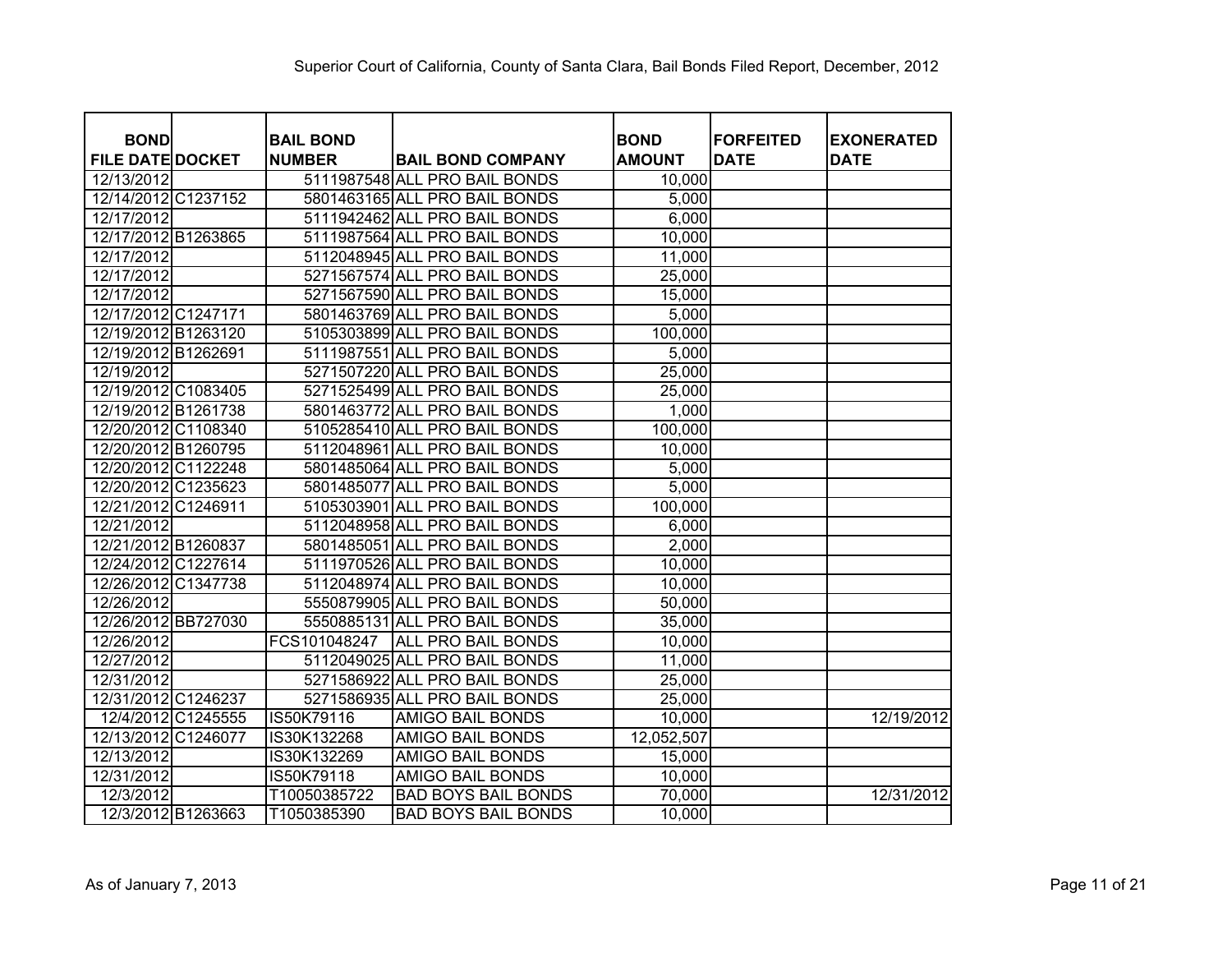| <b>BOND</b>             |                    | <b>BAIL BOND</b> |                            | <b>BOND</b>   | <b>FORFEITED</b> | <b>EXONERATED</b> |
|-------------------------|--------------------|------------------|----------------------------|---------------|------------------|-------------------|
| <b>FILE DATE DOCKET</b> |                    | <b>NUMBER</b>    | <b>BAIL BOND COMPANY</b>   | <b>AMOUNT</b> | <b>DATE</b>      | <b>DATE</b>       |
|                         | 12/3/2012 C1237311 | T1050385391      | <b>BAD BOYS BAIL BONDS</b> | 6,000         |                  |                   |
| 12/3/2012               | C1245142           | T1M50380947      | <b>BAD BOYS BAIL BONDS</b> | 250,000       |                  |                   |
| 12/3/2012               |                    | T2550385786      | <b>BAD BOYS BAIL BONDS</b> | 25,000        |                  | 12/28/2012        |
| 12/3/2012               |                    | T2550385938      | <b>BAD BOYS BAIL BONDS</b> | 10,000        |                  | 12/31/2012        |
| 12/3/2012               |                    | T5050385715      | <b>BAD BOYS BAIL BONDS</b> | 50,000        |                  | 12/31/2012        |
|                         | 12/3/2012 F1243493 | T550380312       | <b>BAD BOYS BAIL BONDS</b> | 5,000         |                  |                   |
|                         | 12/3/2012 C1092084 | T550385755       | <b>BAD BOYS BAIL BONDS</b> | 5,000         |                  |                   |
|                         | 12/4/2012 C1245547 | T2550385796      | <b>BAD BOYS BAIL BONDS</b> | 25,000        |                  |                   |
|                         | 12/5/2012 B1264076 | T1050385392      | <b>BAD BOYS BAIL BONDS</b> | 10,000        |                  |                   |
|                         | 12/5/2012 C1244722 | T2550385608      | <b>BAD BOYS BAIL BONDS</b> | 25,000        |                  |                   |
|                         | 12/6/2012 C1246528 | T10050385648     | <b>BAD BOYS BAIL BONDS</b> | 60,000        |                  |                   |
|                         | 12/6/2012 C1244723 | T2550385793      | <b>BAD BOYS BAIL BONDS</b> | 25,000        |                  |                   |
|                         | 12/6/2012 C1245959 | T2550385937      | <b>BAD BOYS BAIL BONDS</b> | 25,000        |                  |                   |
|                         | 12/6/2012 F1245048 | T5050385714      | <b>BAD BOYS BAIL BONDS</b> | 35,000        |                  |                   |
|                         | 12/7/2012 C1245472 | T10050385723     | <b>BAD BOYS BAIL BONDS</b> | 100,000       |                  |                   |
|                         | 12/7/2012 C1247362 | T1050385605      | <b>BAD BOYS BAIL BONDS</b> | 10,000        |                  |                   |
|                         | 12/7/2012 C1245811 | T5050386348      | <b>BAD BOYS BAIL BONDS</b> | 50,000        |                  |                   |
| 12/10/2012 C1243676     |                    | T1050366717      | <b>BAD BOYS BAIL BONDS</b> | 10,000        |                  |                   |
| 12/10/2012 C1246863     |                    | T2550385426      | <b>BAD BOYS BAIL BONDS</b> | 25,000        |                  |                   |
| 12/10/2012 B1263877     |                    | T2550385613      | <b>BAD BOYS BAIL BONDS</b> | 20,000        |                  |                   |
| 12/10/2012              | C1247296           | T2550385614      | <b>BAD BOYS BAIL BONDS</b> | 16,000        |                  |                   |
| 12/10/2012              |                    | T2550385936      | <b>BAD BOYS BAIL BONDS</b> | 25,000        |                  | 12/24/2012        |
| 12/10/2012              |                    | T550371253       | <b>BAD BOYS BAIL BONDS</b> | 2,000         |                  |                   |
| 12/11/2012              | C1118488           | T5050385816      | <b>BAD BOYS BAIL BONDS</b> | 40,000        | 12/20/2012       |                   |
| 12/12/2012              |                    | T2550385428      | <b>BAD BOYS BAIL BONDS</b> | 16,000        |                  |                   |
| 12/12/2012 B1263821     |                    | T2550385429      | <b>BAD BOYS BAIL BONDS</b> | 10,250        |                  | 12/24/2012        |
| 12/12/2012              |                    | T5050386172      | <b>BAD BOYS BAIL BONDS</b> | 15,000        |                  |                   |
| 12/13/2012 C1245166     |                    | T1050380740      | <b>BAD BOYS BAIL BONDS</b> | 10,000        |                  |                   |
| 12/13/2012 C1245166     |                    | T1050380743      | <b>BAD BOYS BAIL BONDS</b> | 10,000        |                  |                   |
| 12/13/2012 C1228491     |                    | T1050380744      | <b>BAD BOYS BAIL BONDS</b> | 10,000        |                  |                   |
| 12/13/2012 F1243967     |                    | T1050385928      | <b>BAD BOYS BAIL BONDS</b> | 7,500         |                  |                   |
| 12/13/2012              | C1247096           | T5050386347      | <b>BAD BOYS BAIL BONDS</b> | 30,000        |                  |                   |
| $\overline{12}/13/2012$ |                    | T550380240       | <b>BAD BOYS BAIL BONDS</b> | 5,000         |                  |                   |
| 12/14/2012              |                    | T1050389811      | <b>BAD BOYS BAIL BONDS</b> | 10,000        |                  |                   |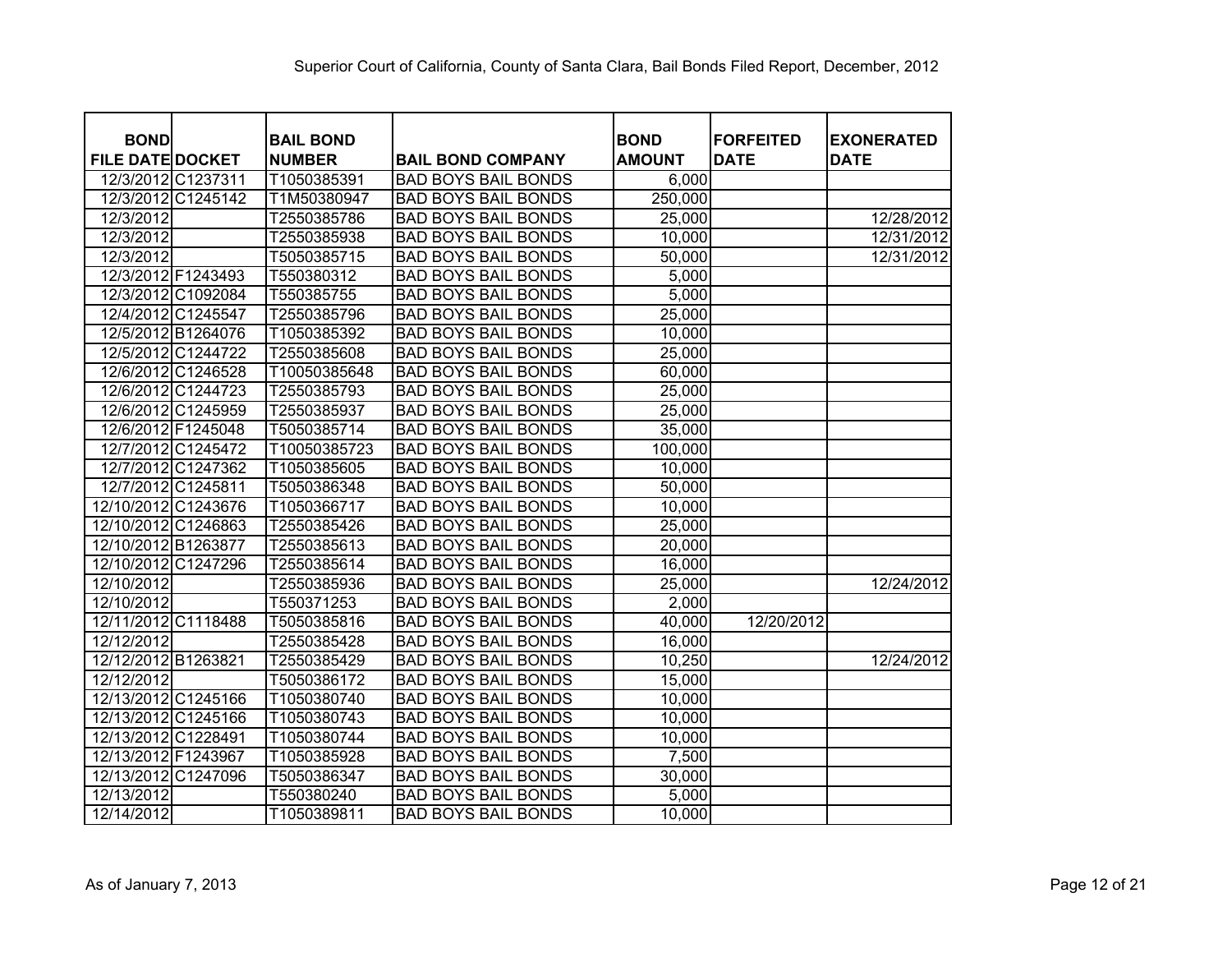| <b>BOND</b>             | <b>BAIL BOND</b> |                            | <b>BOND</b>   | <b>FORFEITED</b> | <b>EXONERATED</b> |
|-------------------------|------------------|----------------------------|---------------|------------------|-------------------|
| <b>FILE DATE DOCKET</b> | <b>NUMBER</b>    | <b>BAIL BOND COMPANY</b>   | <b>AMOUNT</b> | <b>DATE</b>      | <b>DATE</b>       |
| 12/14/2012              | T2550385430      | <b>BAD BOYS BAIL BONDS</b> | 20,000        |                  |                   |
| 12/14/2012              | T2550389817      | <b>BAD BOYS BAIL BONDS</b> | 20,000        |                  |                   |
| 12/14/2012 C1244154     | T550389806       | <b>BAD BOYS BAIL BONDS</b> | 5,000         |                  |                   |
| 12/17/2012              | T1050385927      | <b>BAD BOYS BAIL BONDS</b> | 10,000        |                  |                   |
| 12/17/2012              | T2550385427      | <b>BAD BOYS BAIL BONDS</b> | 11,000        |                  |                   |
| 12/17/2012 B1263819     | T2550389818      | <b>BAD BOYS BAIL BONDS</b> | 25,000        |                  |                   |
| 12/18/2012 C1231635     | T2550380268      | <b>BAD BOYS BAIL BONDS</b> | 15,000        |                  |                   |
| 12/19/2012 C1238225     | T10050386183     | <b>BAD BOYS BAIL BONDS</b> | 100,000       |                  |                   |
| 12/19/2012 C1244019     | T1050389812      | <b>BAD BOYS BAIL BONDS</b> | 5,000         |                  |                   |
| 12/20/2012              | T10050385975     | <b>BAD BOYS BAIL BONDS</b> | 100,000       |                  |                   |
| 12/20/2012 C1237499     | T1050385678      | <b>BAD BOYS BAIL BONDS</b> | 10,000        |                  |                   |
| 12/20/2012 B1259808     | T2550389815      | <b>BAD BOYS BAIL BONDS</b> | 15,000        |                  |                   |
| 12/21/2012 C1246915     | T10050385976     | <b>BAD BOYS BAIL BONDS</b> | 75,000        |                  |                   |
| 12/21/2012 B1263969     | T5050386449      | <b>BAD BOYS BAIL BONDS</b> | 50,000        |                  |                   |
| 12/21/2012 C1243501     | T7550385834      | <b>BAD BOYS BAIL BONDS</b> | 17,000        |                  |                   |
| 12/24/2012 C1247165     | T1050386417      | <b>BAD BOYS BAIL BONDS</b> | 10,000        |                  |                   |
| 12/24/2012              | T1050386418      | <b>BAD BOYS BAIL BONDS</b> | 10,000        |                  |                   |
| 12/24/2012 C1241685     | T1050390571      | <b>BAD BOYS BAIL BONDS</b> | 10,000        |                  |                   |
| 12/24/2012 C1242415     | T1050390573      | <b>BAD BOYS BAIL BONDS</b> | 10,000        |                  |                   |
| 12/24/2012              | T2550380757      | <b>BAD BOYS BAIL BONDS</b> | 25,000        |                  |                   |
| 12/24/2012 C1247351     | T2550390599      | <b>BAD BOYS BAIL BONDS</b> | 16,000        |                  |                   |
| 12/24/2012<br>C1066536  | T2550390600      | <b>BAD BOYS BAIL BONDS</b> | 25,000        |                  |                   |
| 12/24/2012              | T5050390615      | <b>BAD BOYS BAIL BONDS</b> | 50,000        |                  |                   |
| 12/24/2012              | T5050390616      | <b>BAD BOYS BAIL BONDS</b> | 50,000        |                  |                   |
| 12/24/2012 C1246088     | T550386407       | <b>BAD BOYS BAIL BONDS</b> | 5,000         |                  |                   |
| 12/24/2012 C1101809     | T550390563       | <b>BAD BOYS BAIL BONDS</b> | 5,000         |                  |                   |
| 12/26/2012 B1364149     | T10050385971     | <b>BAD BOYS BAIL BONDS</b> | 75,000        |                  |                   |
| 12/26/2012 C1243492     | T10050386467     | <b>BAD BOYS BAIL BONDS</b> | 100,000       |                  |                   |
| 12/26/2012 C1347698     | T1050390479      | <b>BAD BOYS BAIL BONDS</b> | 10,000        |                  |                   |
| 12/26/2012              | T1050390568      | <b>BAD BOYS BAIL BONDS</b> | 10,000        |                  |                   |
| 12/26/2012 F1035065     | T2550386433      | <b>BAD BOYS BAIL BONDS</b> | 15,000        |                  |                   |
| 12/26/2012              | T2550390595      | <b>BAD BOYS BAIL BONDS</b> | 20,000        |                  |                   |
| 12/26/2012              | T5050390517      | <b>BAD BOYS BAIL BONDS</b> | 30,000        |                  |                   |
| 12/27/2012              | T550390465       | <b>BAD BOYS BAIL BONDS</b> | 1,000         |                  |                   |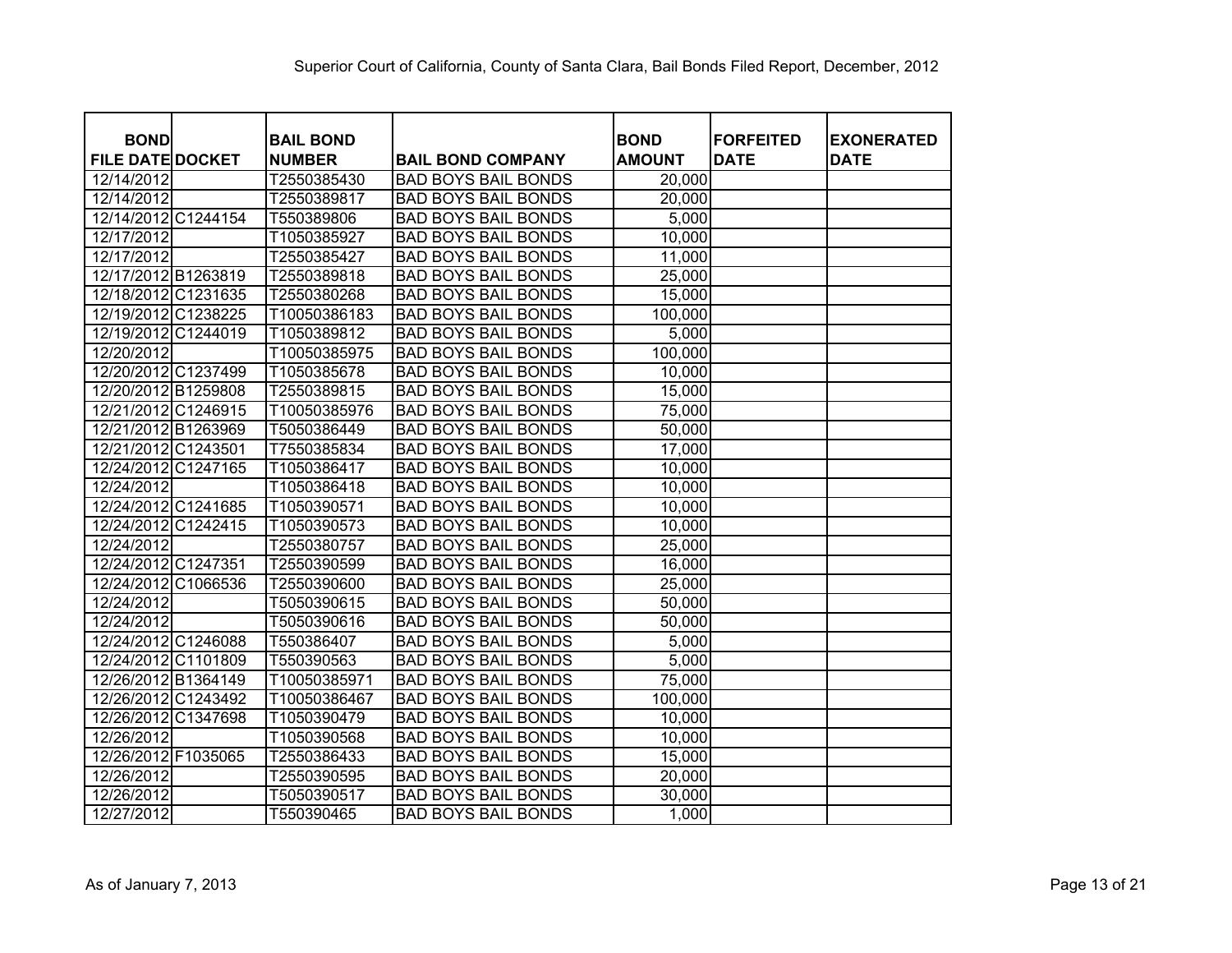| <b>BOND</b>             | <b>BAIL BOND</b> |                                | <b>BOND</b>   | <b>FORFEITED</b> | <b>EXONERATED</b> |
|-------------------------|------------------|--------------------------------|---------------|------------------|-------------------|
| <b>FILE DATE DOCKET</b> | <b>NUMBER</b>    | <b>BAIL BOND COMPANY</b>       | <b>AMOUNT</b> | <b>DATE</b>      | <b>DATE</b>       |
| 12/28/2012 C1245048     | T1050389810      | <b>BAD BOYS BAIL BONDS</b>     | 10,000        |                  |                   |
| 12/28/2012 C1240993     | T2550390591      | <b>BAD BOYS BAIL BONDS</b>     | 15,000        |                  |                   |
| 12/31/2012 C1247340     | T10050390629     | <b>BAD BOYS BAIL BONDS</b>     | 75,000        |                  |                   |
| 12/31/2012              | T1050390477      | <b>BAD BOYS BAIL BONDS</b>     | 10,000        |                  |                   |
| 12/31/2012              | T1050390478      | <b>BAD BOYS BAIL BONDS</b>     | 10,000        |                  |                   |
| 12/31/2012              | T2550390497      | <b>BAD BOYS BAIL BONDS</b>     | 25,000        |                  |                   |
| 12/31/2012 C1242115     | T2550390499      | <b>BAD BOYS BAIL BONDS</b>     | 25,000        |                  |                   |
| 12/31/2012 C1238335     | T2550390501      | <b>BAD BOYS BAIL BONDS</b>     | 25,000        |                  |                   |
| 12/31/2012              | T2550390502      | <b>BAD BOYS BAIL BONDS</b>     | 25,000        |                  |                   |
| 12/31/2012 C1101766     | T2550390503      | <b>BAD BOYS BAIL BONDS</b>     | 25,000        |                  |                   |
| 12/31/2012              | T5050390614      | <b>BAD BOYS BAIL BONDS</b>     | 41,000        |                  |                   |
| 12/3/2012 C1247029      | FCS1001013786    | <b>BAIL HOTLINE BAIL BONDS</b> | 100,000       |                  |                   |
| 12/3/2012               | FCS101042795     | <b>BAIL HOTLINE BAIL BONDS</b> | 10,000        |                  |                   |
| 12/3/2012 C1236589      | FCS101042796     | <b>BAIL HOTLINE BAIL BONDS</b> | 1,000         |                  |                   |
| 12/3/2012 F1244768      | FCS101042797     | <b>BAIL HOTLINE BAIL BONDS</b> | 10,000        |                  |                   |
| 12/3/2012 C1234522      | FCS101042798     | <b>BAIL HOTLINE BAIL BONDS</b> | 1,000         |                  |                   |
| 12/3/2012               | FCS101042799     | <b>BAIL HOTLINE BAIL BONDS</b> | 10,000        |                  | 12/31/2012        |
| 12/3/2012               | FCS101046100     | <b>BAIL HOTLINE BAIL BONDS</b> | 10,000        |                  | 12/17/2012        |
| 12/3/2012 B1263586      | FCS251039191     | <b>BAIL HOTLINE BAIL BONDS</b> | 25,000        |                  |                   |
| 12/3/2012 C1247110      | FCS501024541     | <b>BAIL HOTLINE BAIL BONDS</b> | 50,000        |                  |                   |
| 12/4/2012 F1244009      | FCS1001021914    | <b>BAIL HOTLINE BAIL BONDS</b> | 100,000       |                  |                   |
| 12/4/2012               | FCS501024542     | <b>BAIL HOTLINE BAIL BONDS</b> | 50,000        |                  |                   |
| 12/5/2012 B1259667      | FCS2501039428    | <b>BAIL HOTLINE BAIL BONDS</b> | 150,000       |                  |                   |
| 12/6/2012 C1243341      | FCS501046461     | <b>BAIL HOTLINE BAIL BONDS</b> | 35,000        |                  | 12/11/2012        |
| 12/7/2012 C1246687      | FCS251039192     | <b>BAIL HOTLINE BAIL BONDS</b> | 22,000        |                  |                   |
| 12/7/2012 CC952873      | FCS501029570     | <b>BAIL HOTLINE BAIL BONDS</b> | 40,000        |                  |                   |
| 12/7/2012 C1245956      | FCS501029571     | <b>BAIL HOTLINE BAIL BONDS</b> | 50,000        |                  |                   |
| 12/10/2012              | FCS101046102     | <b>BAIL HOTLINE BAIL BONDS</b> | 10,000        |                  |                   |
| 12/10/2012 C1247357     | FCS251039193     | <b>BAIL HOTLINE BAIL BONDS</b> | 12,000        |                  |                   |
| 12/10/2012 C1246867     | FCS501029572     | <b>BAIL HOTLINE BAIL BONDS</b> | 31,000        |                  |                   |
| 12/10/2012 C1245811     | FCS501032607     | <b>BAIL HOTLINE BAIL BONDS</b> | 35,000        |                  |                   |
| 12/12/2012 C1246417     | FCS251042995     | <b>BAIL HOTLINE BAIL BONDS</b> | 25,000        |                  |                   |
| 12/12/2012 B1263825     | FCS251042996     | <b>BAIL HOTLINE BAIL BONDS</b> | 15,000        |                  |                   |
| 12/12/2012 B1263974     | FCS501032606     | <b>BAIL HOTLINE BAIL BONDS</b> | 30,000        | 12/24/2012       |                   |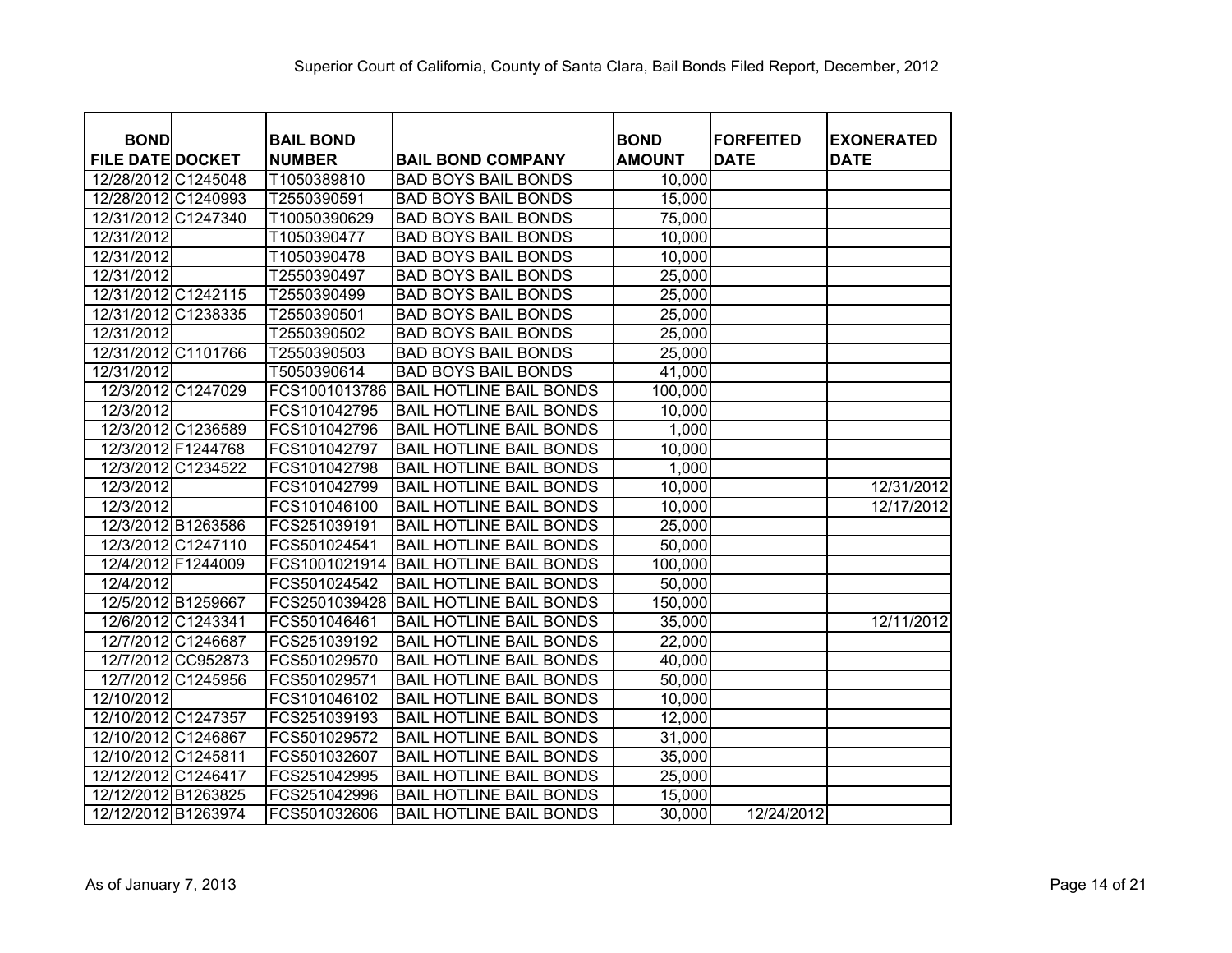| <b>BOND</b>             | <b>BAIL BOND</b> |                                | <b>BOND</b>   | <b>FORFEITED</b> | <b>EXONERATED</b> |
|-------------------------|------------------|--------------------------------|---------------|------------------|-------------------|
| <b>FILE DATE DOCKET</b> | <b>NUMBER</b>    | <b>BAIL BOND COMPANY</b>       | <b>AMOUNT</b> | <b>DATE</b>      | <b>DATE</b>       |
| 12/12/2012 B1364102     | FCS501035258     | <b>BAIL HOTLINE BAIL BONDS</b> | 26,000        |                  |                   |
| 12/13/2012 F1244215     | FCS101046103     | <b>BAIL HOTLINE BAIL BONDS</b> | 10,000        |                  |                   |
| 12/13/2012 F1244685     | FCS101046105     | <b>BAIL HOTLINE BAIL BONDS</b> | 10,000        |                  |                   |
| 12/13/2012 B1262897     | FCS101051673     | <b>BAIL HOTLINE BAIL BONDS</b> | 3,000         |                  |                   |
| 12/13/2012 F1244878     | FCS501035260     | <b>BAIL HOTLINE BAIL BONDS</b> | 35,000        |                  |                   |
| 12/14/2012 C1246241     | FCS50994801      | <b>BAIL HOTLINE BAIL BONDS</b> | 50,000        | 1/3/2013         |                   |
| 12/17/2012 CC784906     | FCS1001029703    | <b>BAIL HOTLINE BAIL BONDS</b> | 75,000        | 12/20/2012       |                   |
| 12/17/2012              | FCS101021798     | <b>BAIL HOTLINE BAIL BONDS</b> | 10,000        |                  |                   |
| 12/17/2012 C1247051     | FCS101048241     | <b>BAIL HOTLINE BAIL BONDS</b> | 10,000        |                  |                   |
| 12/17/2012              | FCS101048242     | <b>BAIL HOTLINE BAIL BONDS</b> | 10,000        |                  |                   |
| 12/17/2012 C1230236     | FCS101048243     | <b>BAIL HOTLINE BAIL BONDS</b> | 6,000         |                  |                   |
| 12/17/2012 C1235487     | FCS251042997     | <b>BAIL HOTLINE BAIL BONDS</b> | 20,000        |                  |                   |
| 12/17/2012 C1247170     | FCS501043062     | <b>BAIL HOTLINE BAIL BONDS</b> | 50,000        | 12/28/2012       |                   |
| 12/18/2012 C1247169     | FCS1001035302    | <b>BAIL HOTLINE BAIL BONDS</b> | 100,000       |                  |                   |
| 12/18/2012 C1246891     | FCS1001035303    | <b>BAIL HOTLINE BAIL BONDS</b> | 60,000        |                  |                   |
| 12/18/2012              | FCS101048244     | <b>BAIL HOTLINE BAIL BONDS</b> | 10,000        |                  |                   |
| 12/21/2012 F1244797     | FCS251048425     | <b>BAIL HOTLINE BAIL BONDS</b> | 20,000        |                  |                   |
| 12/24/2012              | FCS101048246     | <b>BAIL HOTLINE BAIL BONDS</b> | 5,000         |                  |                   |
| 12/24/2012 F1244449     | FCS101053759     | <b>BAIL HOTLINE BAIL BONDS</b> | 5,000         |                  |                   |
| 12/24/2012 C1245554     | FCS2501017239    | <b>BAIL HOTLINE BAIL BONDS</b> | 150,000       |                  |                   |
| 12/24/2012 C1227948     | FCS2501024727    | <b>BAIL HOTLINE BAIL BONDS</b> | 150,000       |                  |                   |
| 12/24/2012              | FCS251046309     | <b>BAIL HOTLINE BAIL BONDS</b> | 25,000        |                  |                   |
| 12/24/2012              | FCS251048427     | <b>BAIL HOTLINE BAIL BONDS</b> | 25,000        |                  |                   |
| 12/24/2012 C1237521     | FCS501052027     | <b>BAIL HOTLINE BAIL BONDS</b> | 35,000        |                  |                   |
| 12/26/2012 B1157565     | FCS101046106     | <b>BAIL HOTLINE BAIL BONDS</b> | 5,000         |                  |                   |
| 12/26/2012 C1347694     | FCS101051653     | <b>BAIL HOTLINE BAIL BONDS</b> | 10,000        |                  |                   |
| 12/26/2012 C1347691     | FCS101051655     | <b>BAIL HOTLINE BAIL BONDS</b> | 10,000        |                  |                   |
| 12/26/2012 F1345235     | FCS251046307     | <b>BAIL HOTLINE BAIL BONDS</b> | 25,000        |                  |                   |
| 12/26/2012 C1233821     | FCS251046308     | <b>BAIL HOTLINE BAIL BONDS</b> | 15,000        |                  |                   |
| 12/26/2012 B1049982     | FCS251048426     | <b>BAIL HOTLINE BAIL BONDS</b> | 6,000         |                  |                   |
| 12/26/2012 C1247236     | FCS251048428     | <b>BAIL HOTLINE BAIL BONDS</b> | 11,000        |                  |                   |
| 12/27/2012              | FCS101051652     | <b>BAIL HOTLINE BAIL BONDS</b> | 10,000        |                  |                   |
| 12/27/2012              | FCS101053765     | <b>BAIL HOTLINE BAIL BONDS</b> | 10,000        |                  |                   |
| 12/27/2012 F1345236     | FCS501035259     | <b>BAIL HOTLINE BAIL BONDS</b> | 27,000        |                  |                   |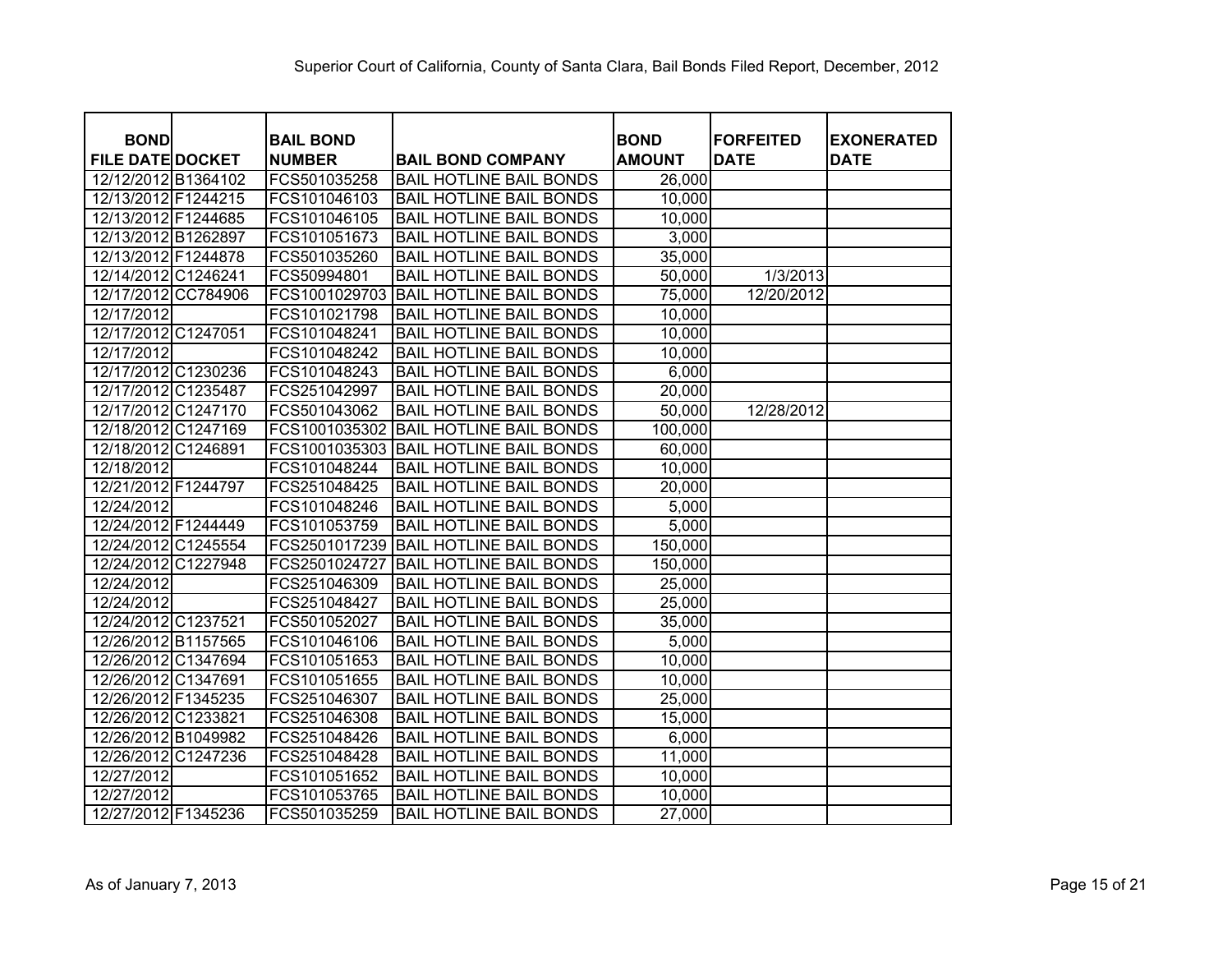| <b>BOND</b>             |                    | <b>BAIL BOND</b> |                                  | <b>BOND</b>   | <b>FORFEITED</b> | <b>EXONERATED</b> |
|-------------------------|--------------------|------------------|----------------------------------|---------------|------------------|-------------------|
| <b>FILE DATE DOCKET</b> |                    | <b>NUMBER</b>    | <b>BAIL BOND COMPANY</b>         | <b>AMOUNT</b> | <b>DATE</b>      | <b>DATE</b>       |
| 12/28/2012 C1241611     |                    | FCS251051948     | <b>BAIL HOTLINE BAIL BONDS</b>   | 25,000        |                  |                   |
| 12/28/2012 C1234074     |                    | FCS251056256     | <b>BAIL HOTLINE BAIL BONDS</b>   | 20,000        |                  |                   |
| 12/28/2012 C1239895     |                    | FCS251056257     | <b>BAIL HOTLINE BAIL BONDS</b>   | 20,000        |                  |                   |
| 12/31/2012 C1237269     |                    | FCS101058675     | <b>BAIL HOTLINE BAIL BONDS</b>   | 1,000         |                  |                   |
| 12/31/2012 C1247318     |                    | FCS251056254     | <b>BAIL HOTLINE BAIL BONDS</b>   | 25,000        |                  |                   |
| 12/31/2012              |                    | FCS251056255     | <b>BAIL HOTLINE BAIL BONDS</b>   | 15,000        |                  |                   |
| 12/31/2012 C1240435     |                    | FCS251058891     | <b>BAIL HOTLINE BAIL BONDS</b>   | 5,000         |                  |                   |
| 12/31/2012 C1246271     |                    | FCS251058892     | <b>BAIL HOTLINE BAIL BONDS</b>   | 10,000        |                  |                   |
| 12/31/2012 C1246877     |                    | FCS501043036     | <b>BAIL HOTLINE BAIL BONDS</b>   | 30,000        |                  |                   |
|                         | 12/3/2012 CC764347 | AS25209721       | BAIL MAN BAIL BONDS, INC         | 20,000        |                  |                   |
| 12/3/2012 C1237463      |                    | AS50160291       | BEVERLY NELSON BAIL BON          | 50,000        |                  |                   |
| 12/18/2012              |                    |                  | 5200085331 BODYGUARD BAIL BONDS  | 10,000        |                  |                   |
| 12/19/2012 B1258090     |                    |                  | 5200085344 BODYGUARD BAIL BONDS  | 10,000        |                  |                   |
| 12/24/2012              |                    |                  | 5271563493 BODYGUARD BAIL BONDS  | 11,000        |                  |                   |
| 12/28/2012 C1111944     |                    |                  | 5112069681 BODYGUARD BAIL BONDS  | 7,500         |                  |                   |
| 12/5/2012 BB938967      |                    | IS30K135632      | <b>BUFFY SPARACINO BAIL BON</b>  | 5,000         |                  |                   |
| 12/11/2012 C1245166     |                    | IS30K135634      | <b>BUFFY SPARACINO BAIL BON</b>  | 10,000        |                  |                   |
| 12/3/2012 C1241048      |                    | IS100K35696      | CHUCK BOHL BAIL BONDS            | 50,000        |                  |                   |
| 12/7/2012 CC765327      |                    | AS15K144430      | <b>COOPER BAIL BONDS</b>         | 5,000         |                  |                   |
| 12/14/2012              |                    | 2012BB033467     | <b>DISCREET BAIL BONDS</b>       | 6,000         |                  |                   |
| 12/19/2012 C1245546     |                    | 2012EE003550     | <b>DISCREET BAIL BONDS</b>       | 100,000       |                  |                   |
| 12/5/2012 B1263253      |                    | 2012BB029582     | ED MUMBERT BAIL BONDS            | 10,000        |                  |                   |
| 12/6/2012 C1247182      |                    | 2012CC018265     | ED MUMBERT BAIL BONDS            | 10,000        |                  |                   |
| 12/24/2012 C1347693     |                    | 2012CC022693     | ED MUMBERT BAIL BONDS            | 25,000        |                  |                   |
| 12/26/2012 F1245022     |                    | 2012BB034493     | <b>ED MUMBERT BAIL BONDS</b>     | 10,000        |                  |                   |
| 12/11/2012              |                    |                  | 5550897963 EIGHT BALL BAIL BONDS | 36,000        |                  |                   |
| 12/13/2012 C1241701     |                    |                  | 5271517214 EIGHT BALL BAIL BONDS | 25,000        |                  |                   |
| 12/26/2012              |                    |                  | 5111741607 EIGHT BALL BAIL BONDS | 10,000        |                  |                   |
| 12/10/2012 C1235744     |                    | FCS251025357     | <b>GOODFELLAS BAIL BONDS</b>     | 10,000        |                  |                   |
| 12/17/2012              |                    |                  | 5111948282 JAKE'S BAIL BONDS     | 10,000        |                  |                   |
| 12/12/2012 FF932154     |                    | U1020410434      | JOSE A GONZALEZ BAIL BON         | 8,000         |                  |                   |
| 12/5/2012 C1199339      |                    | S2501848127      | <b>LATINO BAIL BONDS</b>         | 25,000        |                  |                   |
| 12/7/2012 C1232205      |                    | S0501845738      | <b>LATINO BAIL BONDS</b>         | 5,000         |                  |                   |
| 12/17/2012 CC319488     |                    | S2501849295      | <b>LATINO BAIL BONDS</b>         | 15,000        |                  |                   |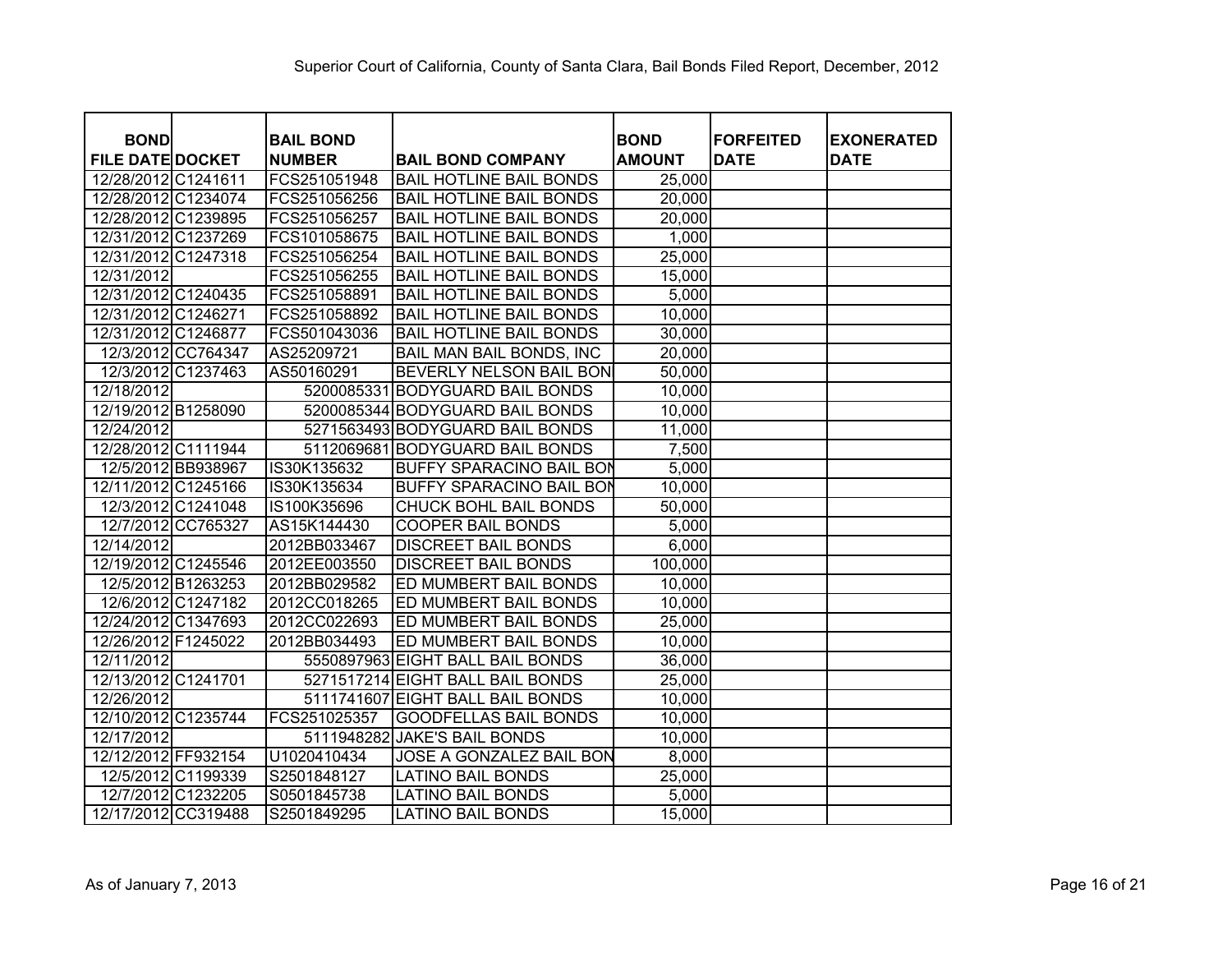| <b>BOND</b>             | <b>BAIL BOND</b> |                          | <b>BOND</b>   | <b>FORFEITED</b> | <b>EXONERATED</b> |
|-------------------------|------------------|--------------------------|---------------|------------------|-------------------|
| <b>FILE DATE DOCKET</b> | <b>NUMBER</b>    | <b>BAIL BOND COMPANY</b> | <b>AMOUNT</b> | <b>DATE</b>      | <b>DATE</b>       |
| 12/17/2012              | S5001849560      | <b>LATINO BAIL BONDS</b> | 20,000        |                  |                   |
| 12/21/2012              | S2501929885      | <b>LATINO BAIL BONDS</b> | 25,000        |                  |                   |
| 12/24/2012 C1241654     | S10001932679     | <b>LATINO BAIL BONDS</b> | 100,000       |                  |                   |
| 12/31/2012 C1119696     | S1001855730      | <b>LATINO BAIL BONDS</b> | 5,000         |                  |                   |
| 12/3/2012               |                  | 5105286194 LE BAIL BONDS | 100,000       |                  | 12/14/2012        |
| 12/3/2012               |                  | 5200083564 LE BAIL BONDS | 10,000        |                  | 12/17/2012        |
| 12/5/2012 B1263637      |                  | 5550896106 LE BAIL BONDS | 50,000        |                  |                   |
| 12/6/2012               |                  | 5200083551 LE BAIL BONDS | 10,000        |                  |                   |
| 12/6/2012 C1246108      |                  | 5550896135 LE BAIL BONDS | 46,000        |                  |                   |
| 12/10/2012              |                  | 5200083548 LE BAIL BONDS | 10,000        |                  |                   |
| 12/10/2012              |                  | 5200083618 LE BAIL BONDS | 10,000        |                  |                   |
| 12/10/2012 C1247346     |                  | 5271444046 LE BAIL BONDS | 15,000        |                  |                   |
| 12/10/2012 C1247531     | LX3010020631     | LE BAIL BONDS            | 25,000        |                  |                   |
| 12/14/2012 C1104557     |                  | 5105286181 LE BAIL BONDS | 75,000        |                  |                   |
| 12/14/2012              |                  | 5112039367 LE BAIL BONDS | 10,000        |                  | 12/27/2012        |
| 12/14/2012 C1243506     |                  | 5271476869 LE BAIL BONDS | 25,000        |                  |                   |
| 12/17/2012 C1237137     |                  | 5112039354 LE BAIL BONDS | 5,000         | 12/27/2012       |                   |
| 12/18/2012 C1244286     |                  | 5112039341 LE BAIL BONDS | 5,000         |                  |                   |
| 12/20/2012 C1245763     | AS30K60372       | LE BAIL BONDS            | 25,000        |                  |                   |
| 12/21/2012              |                  | 5200083605 LE BAIL BONDS | 10,000        |                  |                   |
| 12/24/2012              |                  | 5111933459 LE BAIL BONDS | 11,000        |                  |                   |
| 12/24/2012 C1245537     |                  | 5112039338 LE BAIL BONDS | 10,000        |                  |                   |
| 12/28/2012              |                  | 5271476843 LE BAIL BONDS | 10,000        |                  |                   |
| 12/31/2012              |                  | 5271419590 LE BAIL BONDS | 25,000        |                  |                   |
| 12/31/2012 C1243009     |                  | 5271476801 LE BAIL BONDS | 10,000        |                  |                   |
| 12/3/2012               | LX1510018092     | <b>LUNA BAIL BONDS</b>   | 10,000        |                  | 12/17/2012        |
| 12/3/2012 C1106983      | LX3010018612     | <b>LUNA BAIL BONDS</b>   | 25,000        |                  | 12/24/2012        |
| 12/3/2012 C1246234      | LX3010020634     | <b>LUNA BAIL BONDS</b>   | 25,000        |                  |                   |
| 12/3/2012 B1263553      | LX5010020638     | <b>LUNA BAIL BONDS</b>   | 25,000        |                  | 12/17/2012        |
| 12/4/2012 F1244985      | LX3010018614     | <b>LUNA BAIL BONDS</b>   | 10,000        |                  |                   |
| 12/4/2012 F1242807      | LX7100018778     | <b>LUNA BAIL BONDS</b>   | 6,000         |                  |                   |
| 12/5/2012 B1264012      | LX1510018088     | <b>LUNA BAIL BONDS</b>   | 10,000        |                  |                   |
| 12/5/2012 B1263160      | LX25010018704    | <b>LUNA BAIL BONDS</b>   | 200,000       |                  |                   |
| 12/5/2012 B1263674      | LX5010020675     | <b>LUNA BAIL BONDS</b>   | 41,000        |                  |                   |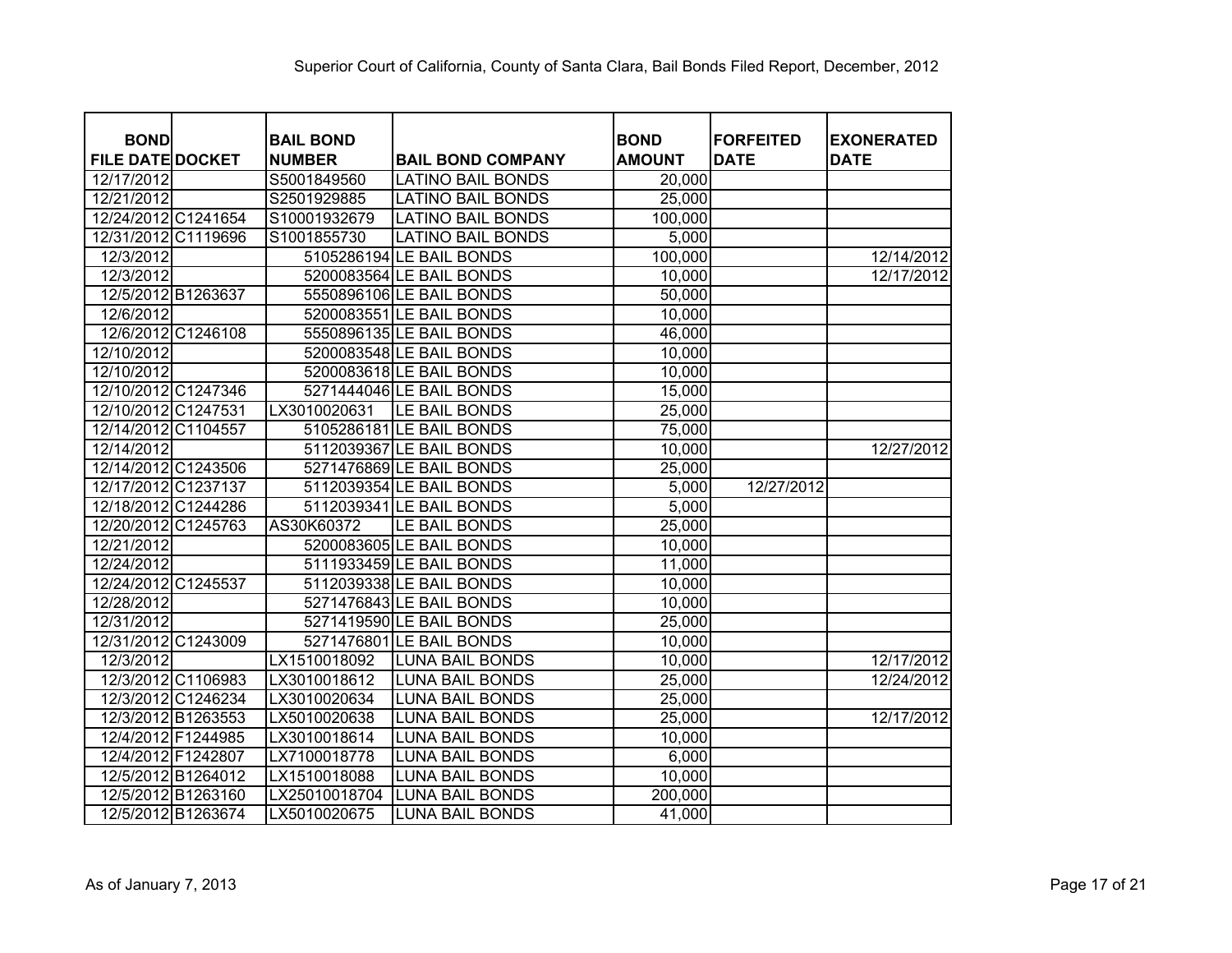| <b>BOND</b>             | <b>BAIL BOND</b> |                          | <b>BOND</b>   | <b>FORFEITED</b> | <b>EXONERATED</b> |
|-------------------------|------------------|--------------------------|---------------|------------------|-------------------|
| <b>FILE DATE DOCKET</b> | <b>NUMBER</b>    | <b>BAIL BOND COMPANY</b> | <b>AMOUNT</b> | <b>DATE</b>      | <b>DATE</b>       |
| 12/6/2012 C1247355      | LX1510018091     | <b>LUNA BAIL BONDS</b>   | 10,000        |                  |                   |
| 12/6/2012 B1049499      | LX3010020630     | <b>LUNA BAIL BONDS</b>   | 25,000        |                  | 12/6/2012         |
| 12/7/2012 C1241934      | LX1510018534     | <b>LUNA BAIL BONDS</b>   | 10,000        |                  |                   |
| 12/10/2012              | LX3010020633     | <b>LUNA BAIL BONDS</b>   | 25,000        |                  | 12/21/2012        |
| 12/10/2012 C1247030     | LX5010018635     | <b>LUNA BAIL BONDS</b>   | 35,000        |                  |                   |
| 12/11/2012 B1263670     | LX10010018794    | <b>LUNA BAIL BONDS</b>   | 100,000       | 12/12/2012       |                   |
| 12/11/2012 F1345217     | LX1510018535     | <b>LUNA BAIL BONDS</b>   | 10,000        |                  |                   |
| 12/11/2012 B1263140     | LX3010018613     | <b>LUNA BAIL BONDS</b>   | 10,000        | 12/12/2012       |                   |
| 12/11/2012              | LX3010020673     | <b>LUNA BAIL BONDS</b>   | 25,000        |                  |                   |
| 12/12/2012 B1263964     | LX1510018536     | <b>LUNA BAIL BONDS</b>   | 15,000        |                  |                   |
| 12/12/2012 F1244861     | LX710018520      | <b>LUNA BAIL BONDS</b>   | 7,500         |                  |                   |
| 12/13/2012 C1241003     | LX3010022046     | <b>LUNA BAIL BONDS</b>   | 25,000        |                  |                   |
| 12/13/2012              | LX3010022047     | <b>LUNA BAIL BONDS</b>   | 25,000        |                  |                   |
| 12/17/2012 C1245611     | LX5010016236     | <b>LUNA BAIL BONDS</b>   | 50,000        |                  |                   |
| 12/17/2012 C1247028     | LX5010018636     | <b>LUNA BAIL BONDS</b>   | 50,000        |                  |                   |
| 12/18/2012 B1262782     | LX1510018533     | <b>LUNA BAIL BONDS</b>   | 10,000        |                  |                   |
| 12/18/2012              | LX1510018559     | <b>LUNA BAIL BONDS</b>   | 10,000        |                  |                   |
| 12/18/2012              | LX1510018560     | <b>LUNA BAIL BONDS</b>   | 11,000        |                  |                   |
| 12/18/2012 B1264013     | LX1510022007     | <b>LUNA BAIL BONDS</b>   | 12,000        |                  |                   |
| 12/20/2012 C1240356     | LX3010010438     | <b>LUNA BAIL BONDS</b>   | 25,000        |                  |                   |
| 12/20/2012 C1240590     | LX3010018603     | <b>LUNA BAIL BONDS</b>   | 25,000        |                  |                   |
| 12/20/2012              | LX3010022042     | <b>LUNA BAIL BONDS</b>   | 20,000        |                  |                   |
| 12/20/2012 B1263936     | LX7510014686     | <b>LUNA BAIL BONDS</b>   | 75,000        |                  |                   |
| 12/21/2012 C1247102     | LX5010018638     | <b>LUNA BAIL BONDS</b>   | 50,000        |                  |                   |
| 12/24/2012              | LX1510018563     | <b>LUNA BAIL BONDS</b>   | 11,000        |                  |                   |
| 12/24/2012 C1245330     | LX1510018566     | <b>LUNA BAIL BONDS</b>   | 10,000        |                  |                   |
| 12/24/2012              | LX5010020635     | <b>LUNA BAIL BONDS</b>   | 50,000        |                  |                   |
| 12/24/2012 C1235506     | LX710018507      | <b>LUNA BAIL BONDS</b>   | 7,500         |                  |                   |
| 12/26/2012              | LX1510018564     | <b>LUNA BAIL BONDS</b>   | 12,000        |                  |                   |
| 12/26/2012 F1244773     | LX1510018565     | <b>LUNA BAIL BONDS</b>   | 15,000        |                  |                   |
| 12/26/2012 B1364096     | LX1510018567     | <b>LUNA BAIL BONDS</b>   | 11,000        |                  |                   |
| 12/26/2012 B1263657     | LX1510018568     | <b>LUNA BAIL BONDS</b>   | 10,000        |                  |                   |
| 12/26/2012              | LX1510018569     | <b>LUNA BAIL BONDS</b>   | 10,000        |                  |                   |
| 12/26/2012 F1245188     | LX3010022040     | <b>LUNA BAIL BONDS</b>   | 25,000        |                  |                   |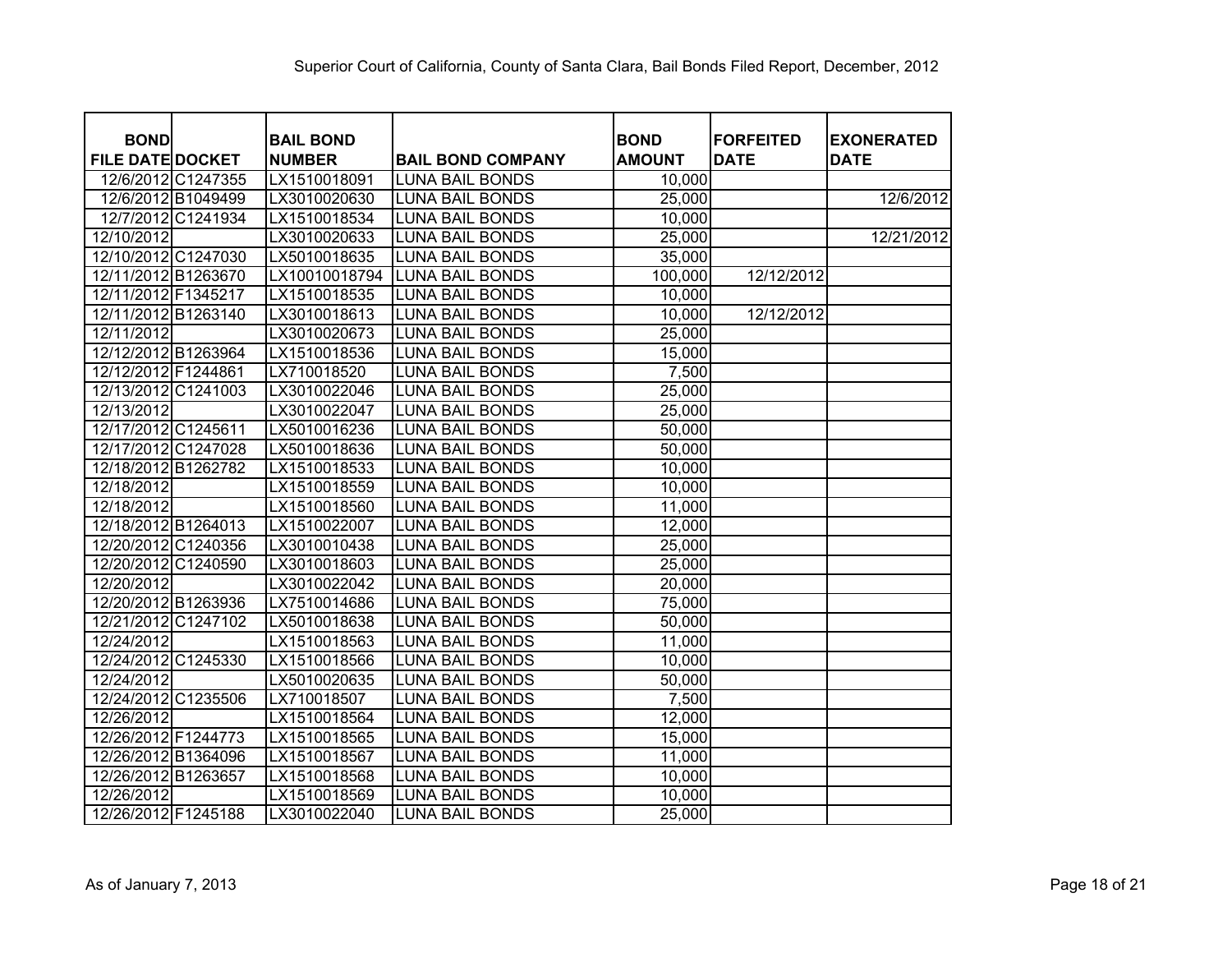| <b>BOND</b><br><b>FILE DATE DOCKET</b> | <b>BAIL BOND</b><br><b>NUMBER</b> | <b>BAIL BOND COMPANY</b> | <b>BOND</b><br><b>AMOUNT</b> | <b>FORFEITED</b><br><b>DATE</b> | <b>EXONERATED</b><br><b>DATE</b> |
|----------------------------------------|-----------------------------------|--------------------------|------------------------------|---------------------------------|----------------------------------|
| 12/26/2012 B1264018                    | LX5010020639                      | <b>LUNA BAIL BONDS</b>   | 25,000                       |                                 |                                  |
| 12/26/2012                             | LX710018524                       | <b>LUNA BAIL BONDS</b>   | 5,000                        |                                 |                                  |
| 12/27/2012 F1245186                    | LX1510018570                      | <b>LUNA BAIL BONDS</b>   | 10,000                       |                                 |                                  |
| 12/27/2012                             | LX3010022041                      | <b>LUNA BAIL BONDS</b>   | 10,000                       |                                 |                                  |
| 12/27/2012 FF303613                    | LX710018525                       | <b>LUNA BAIL BONDS</b>   | 3,500                        |                                 |                                  |
| 12/31/2012 C1247334                    | LX10010020684                     | <b>LUNA BAIL BONDS</b>   | 100,000                      |                                 |                                  |
| 12/31/2012 C1347640                    | LX10010022069                     | <b>LUNA BAIL BONDS</b>   | 100,000                      |                                 |                                  |
| 12/31/2012 B1155536                    | LX1510018576                      | <b>LUNA BAIL BONDS</b>   | 10,000                       |                                 |                                  |
| 12/31/2012                             | LX1510018577                      | <b>LUNA BAIL BONDS</b>   | 10,000                       |                                 |                                  |
| 12/31/2012 C1244975                    | LX25010018705                     | <b>LUNA BAIL BONDS</b>   | 150,000                      |                                 |                                  |
| 12/31/2012 C1243977                    | LX710016339                       | <b>LUNA BAIL BONDS</b>   | 5,000                        |                                 |                                  |
| 12/31/2012 C1347715                    | LX710017203                       | <b>LUNA BAIL BONDS</b>   | 6,000                        |                                 |                                  |
| 12/17/2012 C1242639                    | AS15K149193                       | <b>MARIN BAIL BONDS</b>  | 5,000                        |                                 |                                  |
| 12/17/2012 C1238245                    | AS15K149194                       | <b>MARIN BAIL BONDS</b>  | 5,000                        |                                 |                                  |
| 12/3/2012 B1261829                     | 2012DD011987                      | PACIFIC COAST BAIL BONDS | 20,000                       |                                 | 12/14/2012                       |
| 12/7/2012 C1246864                     | 2012CC022606                      | PACIFIC COAST BAIL BONDS | 25,000                       |                                 |                                  |
| 12/7/2012 C1247358                     | 2012CC022607                      | PACIFIC COAST BAIL BONDS | 15,000                       |                                 |                                  |
| 12/10/2012                             | 2012BB034421                      | PACIFIC COAST BAIL BONDS | 10,000                       |                                 |                                  |
| 12/10/2012 C1247194                    | 2012BB034423                      | PACIFIC COAST BAIL BONDS | 10,000                       |                                 |                                  |
| 12/10/2012 C1246117                    | 2012DD013173                      | PACIFIC COAST BAIL BONDS | 20,000                       |                                 |                                  |
| 12/10/2012 C1223433                    | 2012FF000833                      | PACIFIC COAST BAIL BONDS | 125,000                      |                                 |                                  |
| 12/11/2012                             | 2012DD013174                      | PACIFIC COAST BAIL BONDS | 15,000                       |                                 |                                  |
| 12/11/2012 F1241557                    | 2012DD013175                      | PACIFIC COAST BAIL BONDS | 15,000                       |                                 |                                  |
| 12/13/2012 F1244589                    | 2012AA117641                      | PACIFIC COAST BAIL BONDS | 5,000                        |                                 |                                  |
| 12/14/2012 C1244628                    | 2012AA117643                      | PACIFIC COAST BAIL BONDS | 5,000                        |                                 |                                  |
| 12/14/2012 C1245536                    | 2012FF000873                      | PACIFIC COAST BAIL BONDS | 15,000                       |                                 |                                  |
| 12/17/2012 B1263879                    | 2012FF000872                      | PACIFIC COAST BAIL BONDS | 200,000                      |                                 |                                  |
| 12/18/2012                             | 2012BB034532                      | PACIFIC COAST BAIL BONDS | 10,000                       |                                 |                                  |
| 12/18/2012                             | 2012CC019824                      | PACIFIC COAST BAIL BONDS | 25,000                       |                                 |                                  |
| 12/18/2012                             | 2012CC022605                      | PACIFIC COAST BAIL BONDS | 15,000                       |                                 |                                  |
| 12/20/2012 C1247164                    | 2012BB034591                      | PACIFIC COAST BAIL BONDS | 10,000                       |                                 |                                  |
| 12/26/2012 B1263969                    | 2012DD013346                      | PACIFIC COAST BAIL BONDS | 50,000                       |                                 |                                  |
| 12/26/2012 F1245131                    | 2012GG000494                      | PACIFIC COAST BAIL BONDS | 500,000                      |                                 |                                  |
| 12/19/2012 B1046230                    | 2012BB030152                      | RAMIREZ BAIL BONDS       | 10,000                       |                                 |                                  |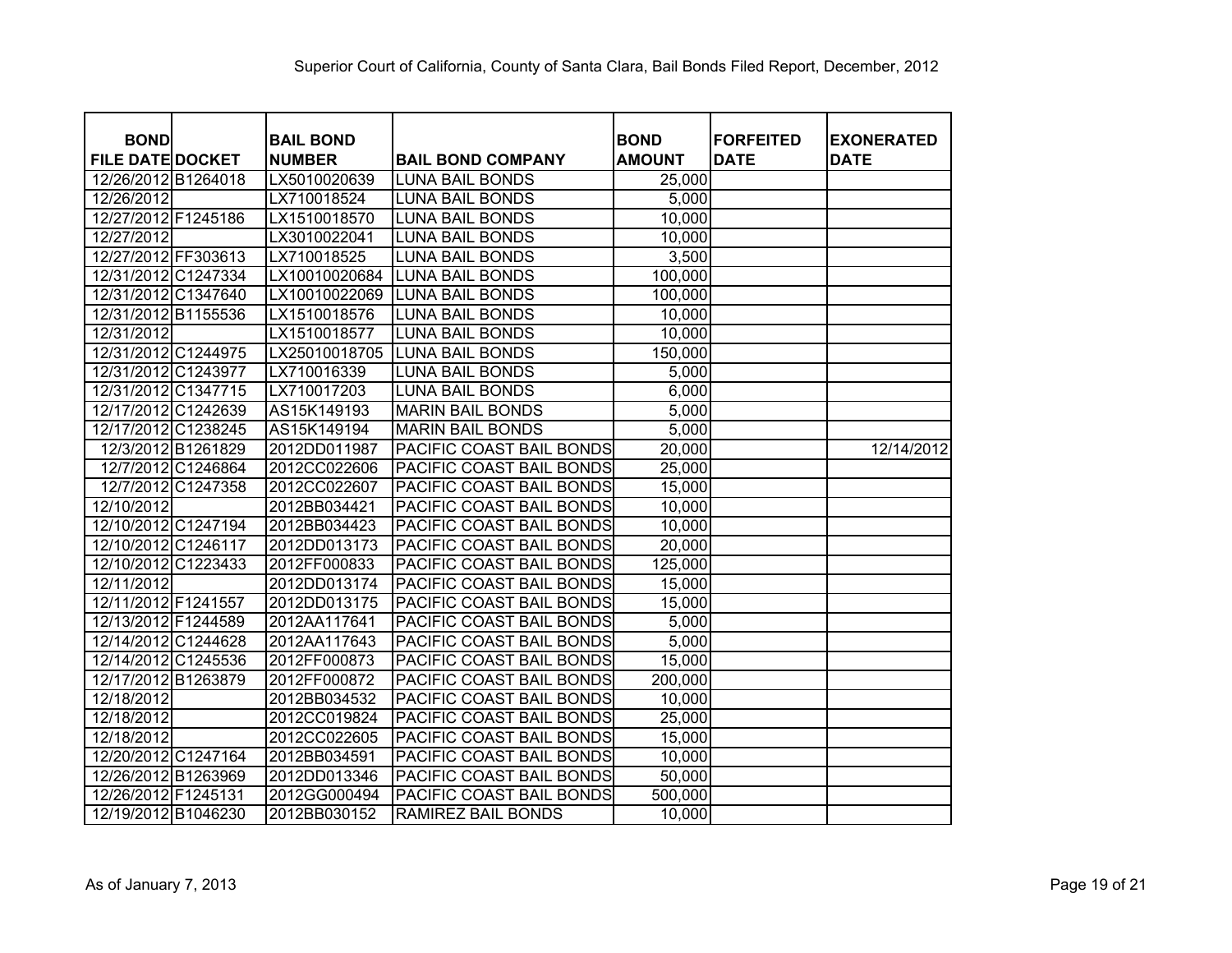| <b>BOND</b><br><b>FILE DATE DOCKET</b> | <b>BAIL BOND</b><br><b>NUMBER</b> | <b>BAIL BOND COMPANY</b>       | <b>BOND</b><br><b>AMOUNT</b> | <b>FORFEITED</b><br><b>DATE</b> | <b>EXONERATED</b><br><b>DATE</b> |
|----------------------------------------|-----------------------------------|--------------------------------|------------------------------|---------------------------------|----------------------------------|
| 12/24/2012 C1116725                    | 2012AA111200                      | <b>RAMIREZ BAIL BONDS</b>      | 5,000                        |                                 | 12/26/2012                       |
| 12/24/2012 C1244387                    | 2012AA111201                      | <b>RAMIREZ BAIL BONDS</b>      | 5,000                        |                                 | 12/26/2012                       |
| 12/24/2012                             | 2012EE005600                      | <b>RAMIREZ BAIL BONDS</b>      | 5,000                        |                                 |                                  |
| 12/26/2012 B1364100                    | 2012EE005599                      | <b>RAMIREZ BAIL BONDS</b>      | 100,000                      |                                 |                                  |
| 12/7/2012 C1244717                     | T1050366718                       | RANDOLPH LAMBERT               | 10,000                       |                                 |                                  |
| 12/12/2012 B1263004                    | IS50K79392                        | <b>REIDY BAIL BONDS</b>        | 50,000                       |                                 |                                  |
| 12/6/2012 C1245950                     | 2012EE001175                      | <b>TALIEN BAIL BONDS</b>       | 100,000                      |                                 |                                  |
| 12/3/2012 C1238618                     | 2012CC020276                      | <b>TAPOUT BAIL BONDS</b>       | 5,000                        |                                 |                                  |
| 12/3/2012 C1245893                     | 2012EE005215                      | <b>TAPOUT BAIL BONDS</b>       | 75,000                       |                                 |                                  |
| 12/4/2012 F1244816                     | 2012EE005563                      | <b>TAPOUT BAIL BONDS</b>       | 100,000                      |                                 |                                  |
| 12/6/2012                              | 2012CC019727                      | <b>TAPOUT BAIL BONDS</b>       | 25,000                       |                                 | 1/2/2013                         |
| 12/11/2012 C1245705                    | 2012BB033248                      | <b>TAPOUT BAIL BONDS</b>       | 10,000                       |                                 |                                  |
| 12/12/2012 B1262264                    | 2012CC019728                      | <b>TAPOUT BAIL BONDS</b>       | 20,000                       |                                 |                                  |
| 12/18/2012                             | 2012CC019730                      | <b>TAPOUT BAIL BONDS</b>       | 16,000                       |                                 |                                  |
| 12/18/2012                             | 2012DD012378                      | <b>TAPOUT BAIL BONDS</b>       | 40,000                       |                                 |                                  |
| 12/24/2012                             | 2012CC022551                      | <b>TAPOUT BAIL BONDS</b>       | 12,000                       |                                 |                                  |
| 12/26/2012 B1264039                    | 1012BB029032                      | <b>TAPOUT BAIL BONDS</b>       | 10,000                       |                                 |                                  |
| 12/3/2012                              | IS15K241500                       | <b>TEDD WALLACE BAIL BONDS</b> | 10,000                       |                                 | 12/31/2012                       |
| 12/13/2012 C1243648                    | IS30K132217                       | <b>TEDD WALLACE BAIL BONDS</b> | 11,042,679                   |                                 |                                  |
| 12/19/2012 C1232978                    | IS250K9838                        | <b>TEDD WALLACE BAIL BONDS</b> | 75,000                       |                                 |                                  |
| 12/19/2012<br>C1089240                 | IS50K78975                        | TEDD WALLACE BAIL BONDS        | 40,000                       |                                 |                                  |
| 12/26/2012                             | AS15K147469                       | <b>THANG VO BAIL BONDS</b>     | 10,000                       |                                 |                                  |
| 12/3/2012                              | AS50160270                        | TOP BAIL BONDS MAN             | 50,000                       |                                 | 12/31/2012                       |
| 12/19/2012 B1263902                    | LX25010020513                     | <b>VERONICA MELERO BAIL BO</b> | 150,000                      |                                 |                                  |
| 12/19/2012                             | LX3010018492                      | <b>VERONICA MELERO BAIL BO</b> | 25,000                       |                                 |                                  |
| 12/5/2012<br>C1243857                  | A72264035                         | <b>VU BAIL BONDS</b>           | 1,000                        |                                 |                                  |
| 12/7/2012                              | A152187252                        | <b>VU BAIL BONDS</b>           | 10,000                       |                                 |                                  |
| 12/7/2012 C1246796                     | AUL2087419                        | <b>VU BAIL BONDS</b>           | 40,000                       |                                 |                                  |
| 12/7/2012 C1246796                     | AUL2087426                        | <b>VU BAIL BONDS</b>           | 60,000                       |                                 |                                  |
| 12/10/2012 B1263876                    | A152187242                        | <b>VU BAIL BONDS</b>           | 10,000                       |                                 | 12/21/2012                       |
| 12/10/2012 C1247367                    | A152187254                        | VU BAIL BONDS                  | 10,000                       |                                 |                                  |
| 12/10/2012 C1247431                    | A152187257                        | <b>VU BAIL BONDS</b>           | 10,000                       |                                 |                                  |
| 12/10/2012                             | A72266128                         | VU BAIL BONDS                  | 6,000                        |                                 |                                  |
| 12/11/2012                             | A72264038                         | <b>VU BAIL BONDS</b>           | 5,000                        |                                 |                                  |